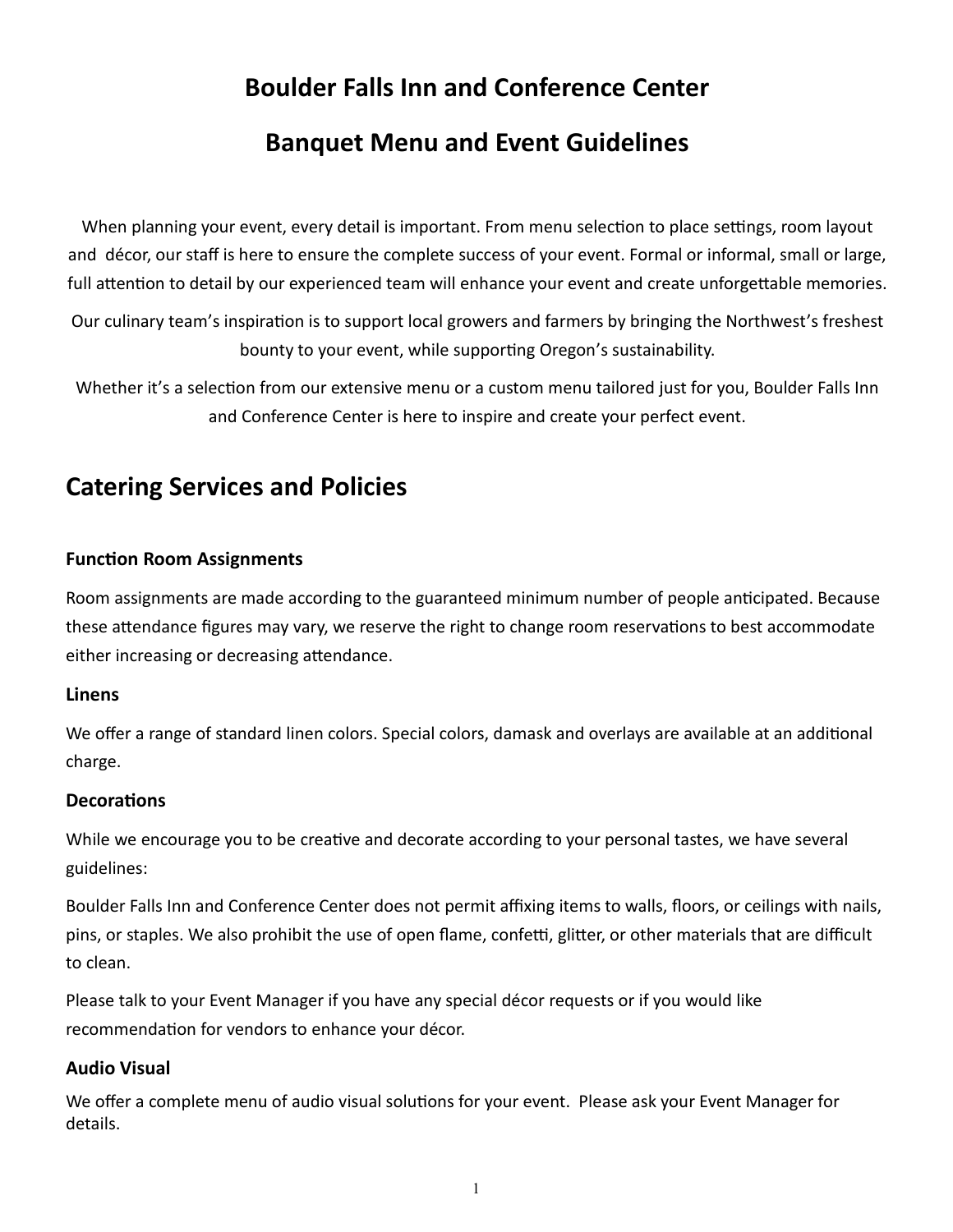### **Security**

Boulder Falls Inn and Conference Center does not assume responsibility for damage or loss of any merchandise or articles left on the premises prior to, during or following an event.

Additional security can be arranged with your Event Manager. We reserve the right to require security for certain types of events.

#### **Entrée Selection**

In the event that your group requires a split menu, entrée selections are limited to a maximum of two (2) plus a vegetarian option. The higher priced entrée will apply.

For liability and health reasons, leftover food is the property of Boulder Falls Inn and cannot be packaged to take away.

### **Service Charge**

All menu items are subject to an 18% service charge.

#### **Guarantees**

A guaranteed attendance is required for all meal functions five (5) business days prior to the function.

If additional meals are required over and above the guaranteed amount,

the client will be responsible for the additional charges incurred.

Leslie Moran, Event Manager

Phone 541.405.7040

Email: *l.moran@boulderfallsinn.com*

Jessi Ramsey, Event Coordinator

Phone, 541.405.7045

Email: *j.ramsey@boulderfallsinn.com*

*Thank you for choosing Boulder Falls Inn and Conference Center for your event and catering needs.*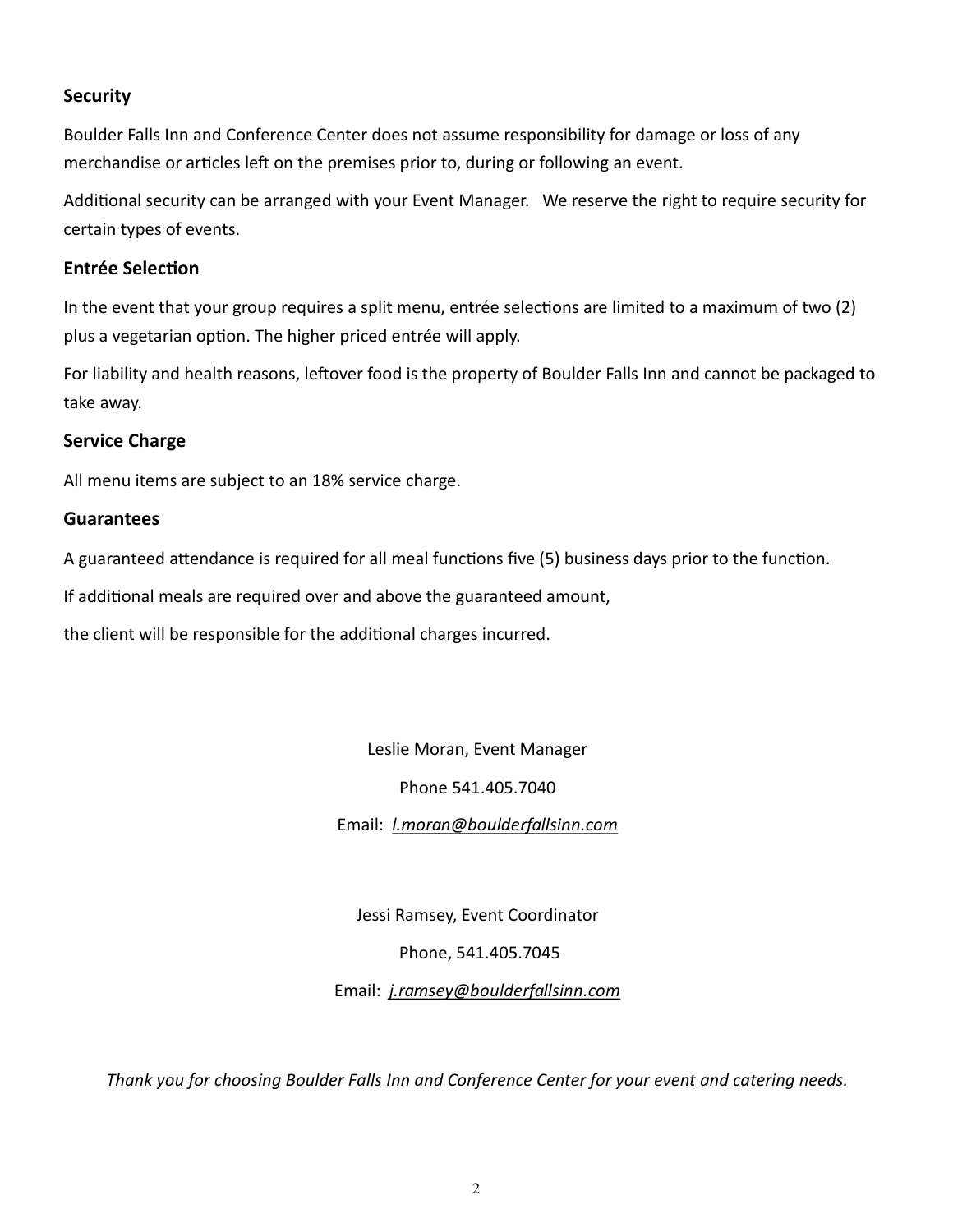# **Meeting Enhancements**

Candy Bars, Granola Bars and Fruit Bars **\$2.00 /Each** Assorted Whole Fruits: Apple, Banana, Orange **\$2.00 /Each** Yogurts—Assorted Individual Flavors **\$2.00 /Per Person** With Craisins, Granola, Dried Fruits, Banana Chips and Nuts **\$3.50 /Per Person** Assorted Mixed Nuts Package **\$3.00 /Each** Trail Mix or Snack Mix Packages **\$3.00 /Each** Assorted Gourmet Cookies or Chocolate Brownies **\$18.00 /Per Dozen** Pastries, Scones, Muffins or Croissants with Butter, Honey and Preserves **\$24.00 /Per Dozen** Cinnamon Rolls with Cream Cheese Icing **\$24.00 /Per Dozen** Bagels and Cream Cheese with Toasting Station **\$28.00 /Per Dozen** Assorted Petite Desserts **\$28.00 /Per Dozen** Seasonal Fruit Skewers **\$33.00 /Per Dozen** Marionberry Cobbler Bars, Lemon Bars, Strawberry Lemon Bars or Assorted Bars **\$36.00 /Per Dozen** Kettle Chips with French Onion Dip **\$50.00 /Serves 20-25 People** Tri Colored Tortilla Chips with House Made Salsa **\$50.00 /Serves 20-25 People** Spinach Artichoke or Curried Oregon Bay Shrimp and Chive with Herbed Crostini **\$60.00 /Serves 20-25 People**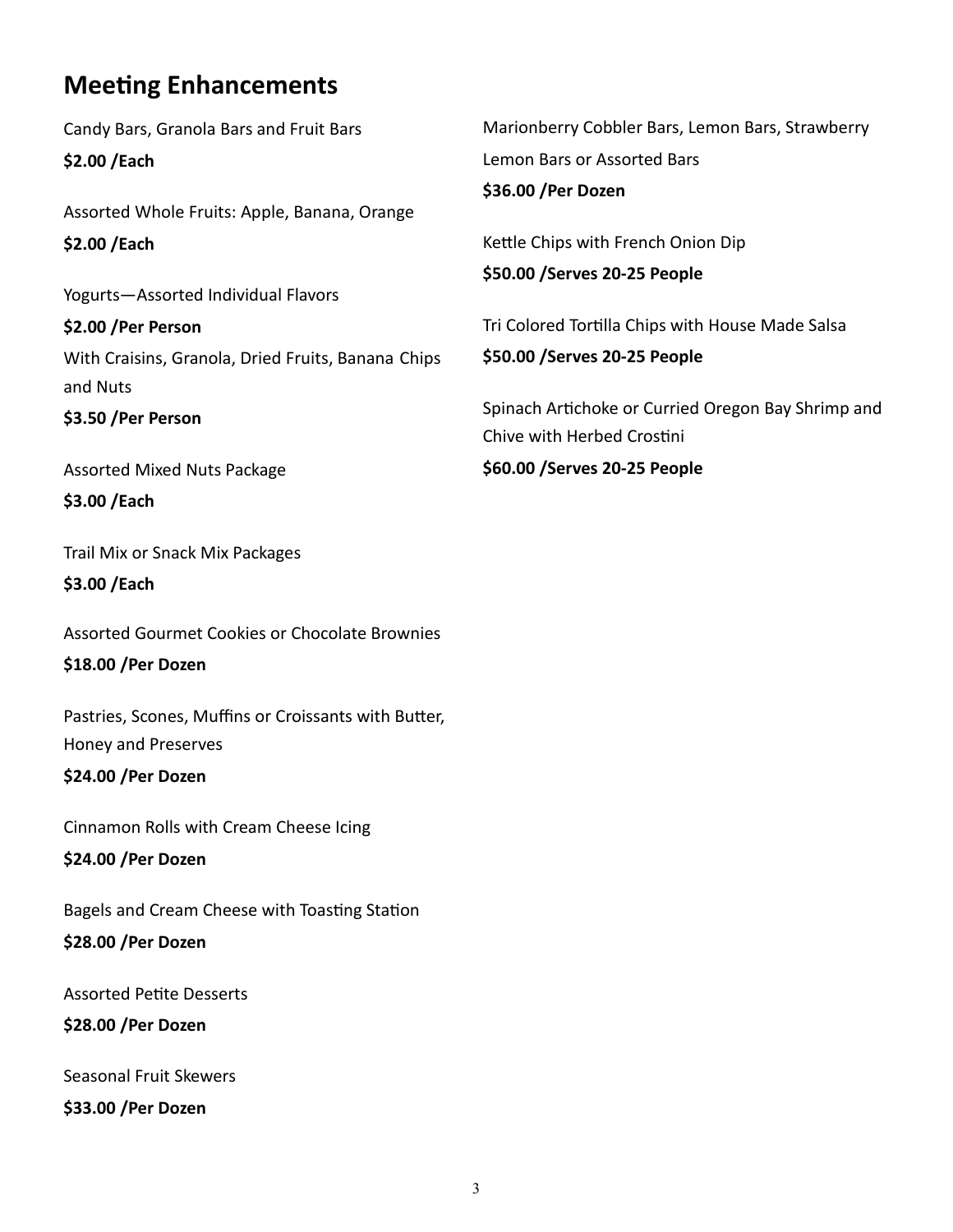# **Refreshment Break Packages**

All Break Packages Require a Minimum Order of 15 People or More and are Priced Per Person

| <b>Kuhn Cinema Intermission</b>                                                             | <b>Ice Cream Sundae Bar with Attendant</b>            |
|---------------------------------------------------------------------------------------------|-------------------------------------------------------|
| Boulder Munch (A Lightly Sweet Combination of                                               | Chocolate and Vanilla Ice Cream,                      |
| Popcorn, Crisp Cereal, Peanuts and Candies.)                                                | Chocolate, Butterscotch and Caramel Sauces            |
| <b>Assorted Gourmet Cookies and Chocolate Brownies</b>                                      | Whipped Cream, Cherries, Peanuts, Oreos,              |
| Assorted Soft Drinks and Iced Tea                                                           | Heath and M&M's, Marshmallow Sauce, Banana            |
| \$9.95 / Per Person                                                                         | \$10.95 / Per Person                                  |
| <b>A Stroll in the Garden</b>                                                               | <b>Foster Lake Break</b>                              |
| Fresh Seasonal Fruit Display,                                                               | Smoked Trout and Boursin Cheese Spread with           |
| Assorted Domestic Cheese Tray with Crackers                                                 | Herbed Crostini                                       |
| Assorted Soft Drinks and Iced Tea                                                           | Spinach Artichoke Dip with Pita Chips                 |
| \$9.95 / Per Person                                                                         | Fresh House Made Lemonade and Iced Tea                |
|                                                                                             | \$11.95 /Per Person                                   |
| <b>Rock Hill Fiesta</b>                                                                     |                                                       |
| Tri-Colored Tortilla Chips with House Made Salsas and Hummus, Muhammara and Vegetable Mezze |                                                       |
| Guacamole                                                                                   | Vegetable Tray with Feta, Hummus Dip, and Pita Chips  |
| Kettle Chips with French Onion Dip                                                          | Assorted Organic Juices, Dry Soda, and San Pellegrino |
| Fresh House Made Lemonade and Iced Tea                                                      | \$11.95 /Per Person                                   |
| \$9.95 / Per Person                                                                         |                                                       |
| <b>Sweet Home</b>                                                                           |                                                       |
| Candy Bars, Granola Bars                                                                    |                                                       |

Assorted Gourmet Cookies and Chocolate Brownies

Assorted Soft Drinks

**\$9.95 /Per Person**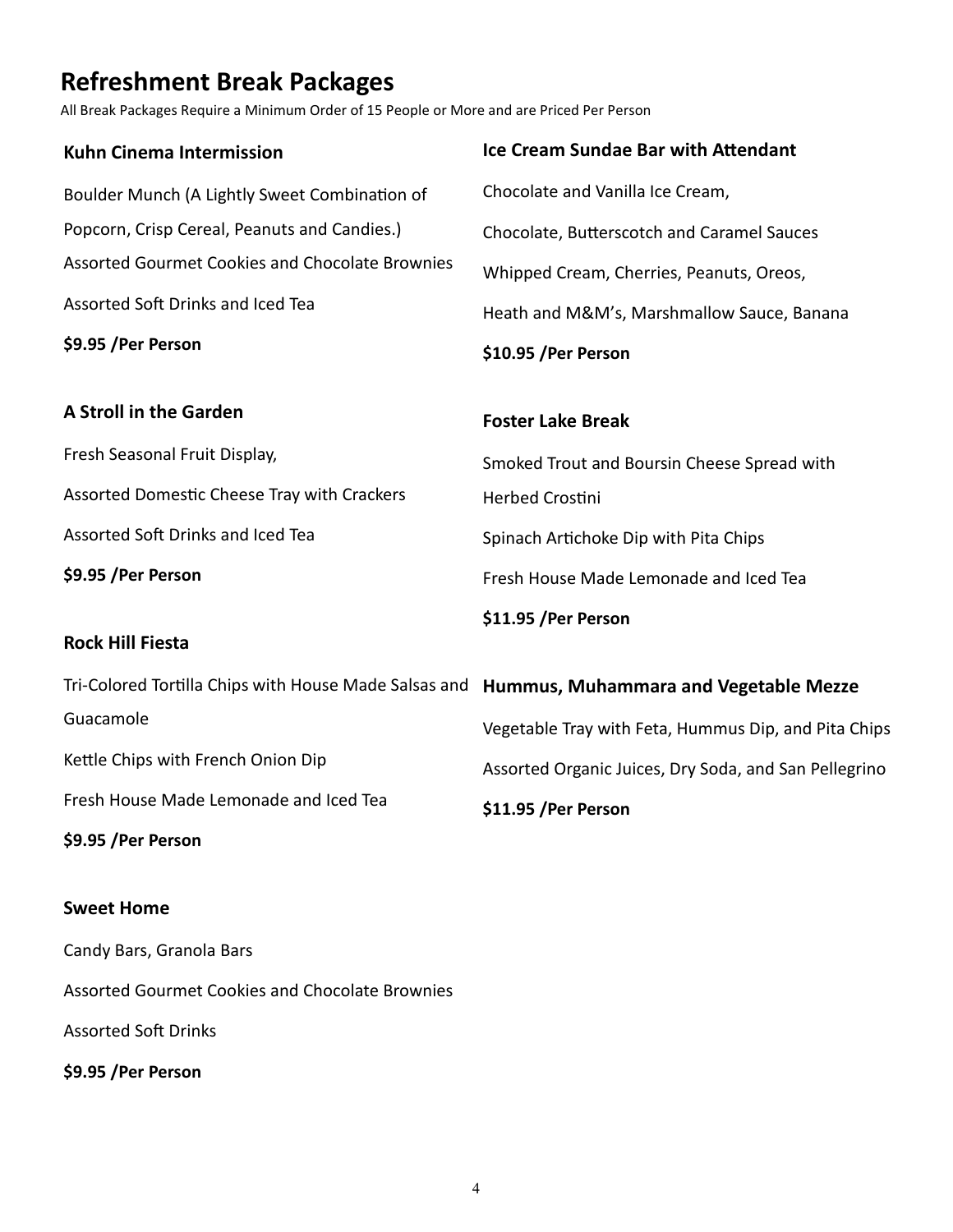# **Breakfast Buffets**

All Breakfast Buffets Served with Coffee, Decaf, Hot and Herbal Teas Prices Based on Attendance of (20) or More Guests | Attendance Under (20) Add \$3.00 Per Person

| <b>Cascade Continental</b>                                                                                | <b>Boulder Falls Buffet</b>                                   |
|-----------------------------------------------------------------------------------------------------------|---------------------------------------------------------------|
| Seasonal Fruit Tray                                                                                       | Seasonal Fruit Tray                                           |
| Chef's Pastry Selections with Butter and Preserves                                                        | Chef's Pastry Selection with Butter and Preserves             |
| <b>Assorted Chilled Juices</b>                                                                            | Scrambled Eggs with Cheddar Cheese and Chives                 |
| \$8.95 / Per Person                                                                                       | <b>Herbed Potatoes</b>                                        |
|                                                                                                           | Crisp Premium Bacon or Sausage Links                          |
| <b>Santiam River Continental</b>                                                                          | <b>Assorted Chilled Juices</b>                                |
| Seasonal Fruit Tray                                                                                       | \$14.95/Per Person                                            |
| Chef's Pastry Selections with Butter and Preserves                                                        |                                                               |
| Assorted Flavored Yogurts with Granola and Dried                                                          | <b>Breakfast Burrito Buffet</b>                               |
| Fruits                                                                                                    | Seasonal Fruit Tray                                           |
| <b>Assorted Chilled Juices</b>                                                                            | Chef's Pastry Selections with Butter and Preserves            |
| \$11.95 / Per Person                                                                                      | <b>Scrambled Eggs</b>                                         |
| <b>Northwest Continental</b><br>Seasonal Fruit Tray<br>Chef's Pastry Selections with Butter and Preserves | Chorizo Sausage                                               |
|                                                                                                           | Sautéed Peppers and Onions                                    |
|                                                                                                           | <b>Crispy Potatoes</b>                                        |
|                                                                                                           | Served with Flour Tortillas, Pinto Beans and Cotija<br>Cheese |
| Bob's Oatmeal with Nuts, Craisins, Banana Chips and                                                       |                                                               |
| <b>Brown Sugar</b>                                                                                        | <b>Crema and Assorted Salsas</b>                              |
| Assorted Flavored Yogurts with Granola and Dried                                                          | <b>Assorted Chilled Juices</b>                                |
| Fruits                                                                                                    | \$14.95 /Per Person                                           |
| <b>Assorted Chilled Juices</b>                                                                            |                                                               |
| \$13.95 / Per Person                                                                                      | <b>Lumberjack Buffet</b>                                      |
|                                                                                                           | Seasonal Fruit Tray                                           |
|                                                                                                           | Chef's Pastry Selection with Butter and Preserves             |

5

Scrambled Eggs

Thick Sliced Honey Cured Bacon

Assorted Chilled Juices

**\$16.95+/Per Person**

Buttermilk Biscuits with Sawmill Sausage Gravy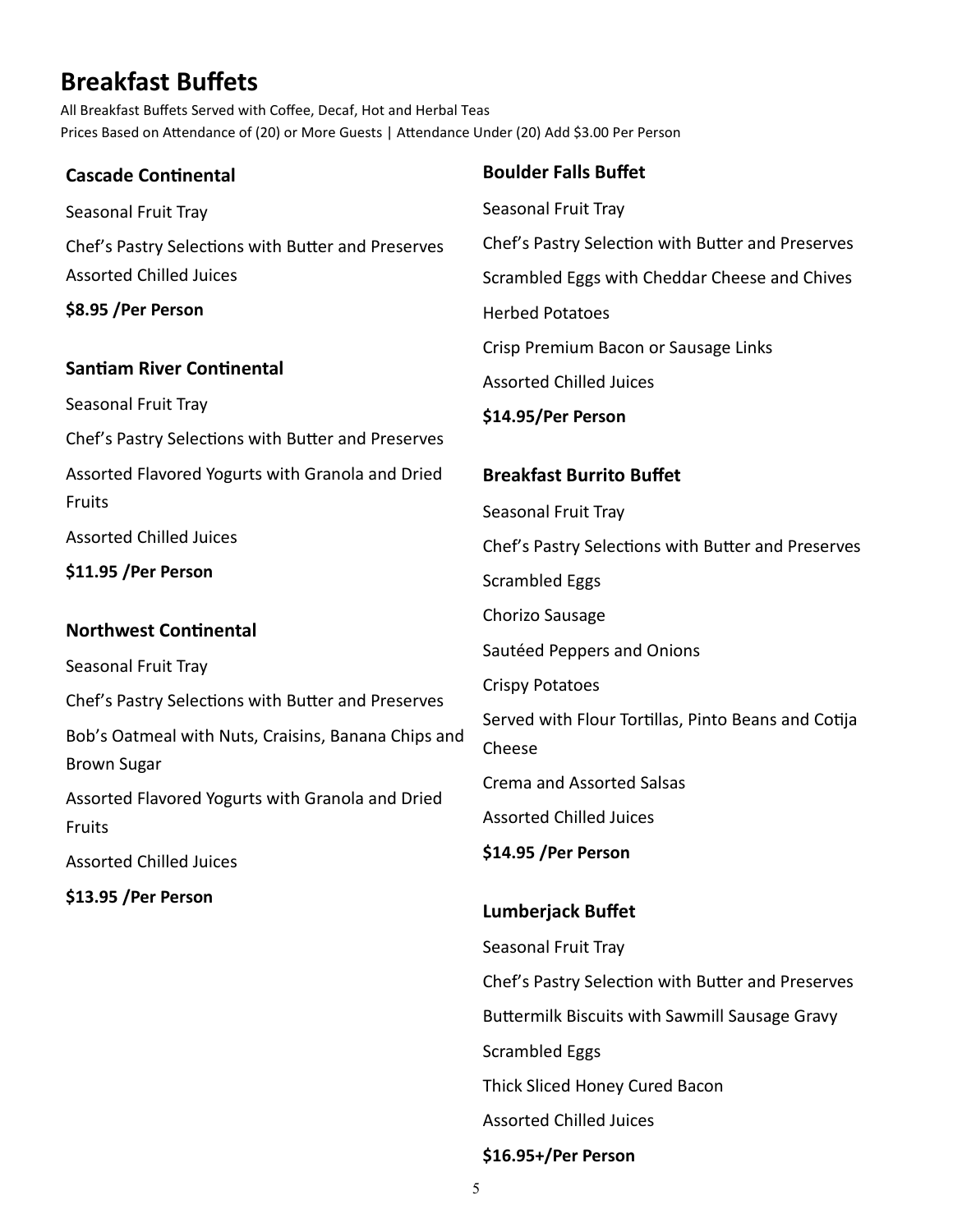# **Served Breakfast**

All Breakfast Buffets Served with Coffee, Decaf, Hot and Herbal Teas Prices Based on Attendance of (20) or More Guests | Attendance Under (20) Add \$3.00 Per Person

## **Lebanon Sunrise**

Scrambled Eggs with Cheddar Cheese and Scallions Hash Brown Potatoes

Basket of Chef's Pastry Selection with Butter and Preserves

Crisp Premium Bacon or Sausage Links

Chilled Orange Juice

**\$12.95 /Per Person**

# **Stuffed French Toast**

Thick Cut Brioche Toast Filled with Blueberries and Cream Cheese, Served with Honey Butter

Maple Syrup

Crisp Premium Bacon or Link Sausage

Chilled Orange Juice

**\$12.95 /Per Person** 

# **Ranchero**

Scrambled Eggs with Chorizo, Scallions, and Cotija Cheese

Roasted Papas with Poblano Rajas

Pico de Gallo

Crema Flour Tortillas

Chilled Orange Juice

**\$13.95 /Per Person**

# **Sam Fit Veggie Scramble**

Fluffy Egg Whites, Spinach, Onions, Mushrooms, and Sundried Tomatoes with a side of Cheddar and Jack Cheeses Roasted Herbed Potatoes Seasonal Fruit Chilled Orange Juice **\$13.95 /Per Person**

## **Vegan**

Lemon Blueberry Quinoa Pilaf with Almond Milk and Agave Syrup Herbed Breakfast Potatoes Sliced Seasonal Fruit Chilled Orange Juice **\$13.95 /Per Person**

# **Hidden Valley Hash**

Kielbasa Sausage

Roasted Yukon Gold and Sweet Potatoes

Bell Peppers and Onions, Drizzled with Creamy Roasted Garlic Sauce, and Topped off with Scrambled Eggs

Or

Choose to Go Meatless with our Tasty Combination of Roasted Mushrooms, Leeks, Cherry Tomatoes and Kale with Our Same Great Blend of Potatoes and Creamy Roasted Garlic Sauce and Scrambled Eggs

Seasonal Fruit

Chilled Orange Juice

# **\$13.95 /Per Person**

# **Garden Quiche**

Our Gluten Free Crust Filled with Spinach, Fennel, Peppers, Artichoke Hearts and a Medley of Cheeses Baked in a Rich Custard Chef's Pastry Selection with Butter and Preserves Herbed Breakfast Potatoes Vegetarian Sausage or Smoked Tempeh Chilled Orange Juice

**\$14.95 /Per Person**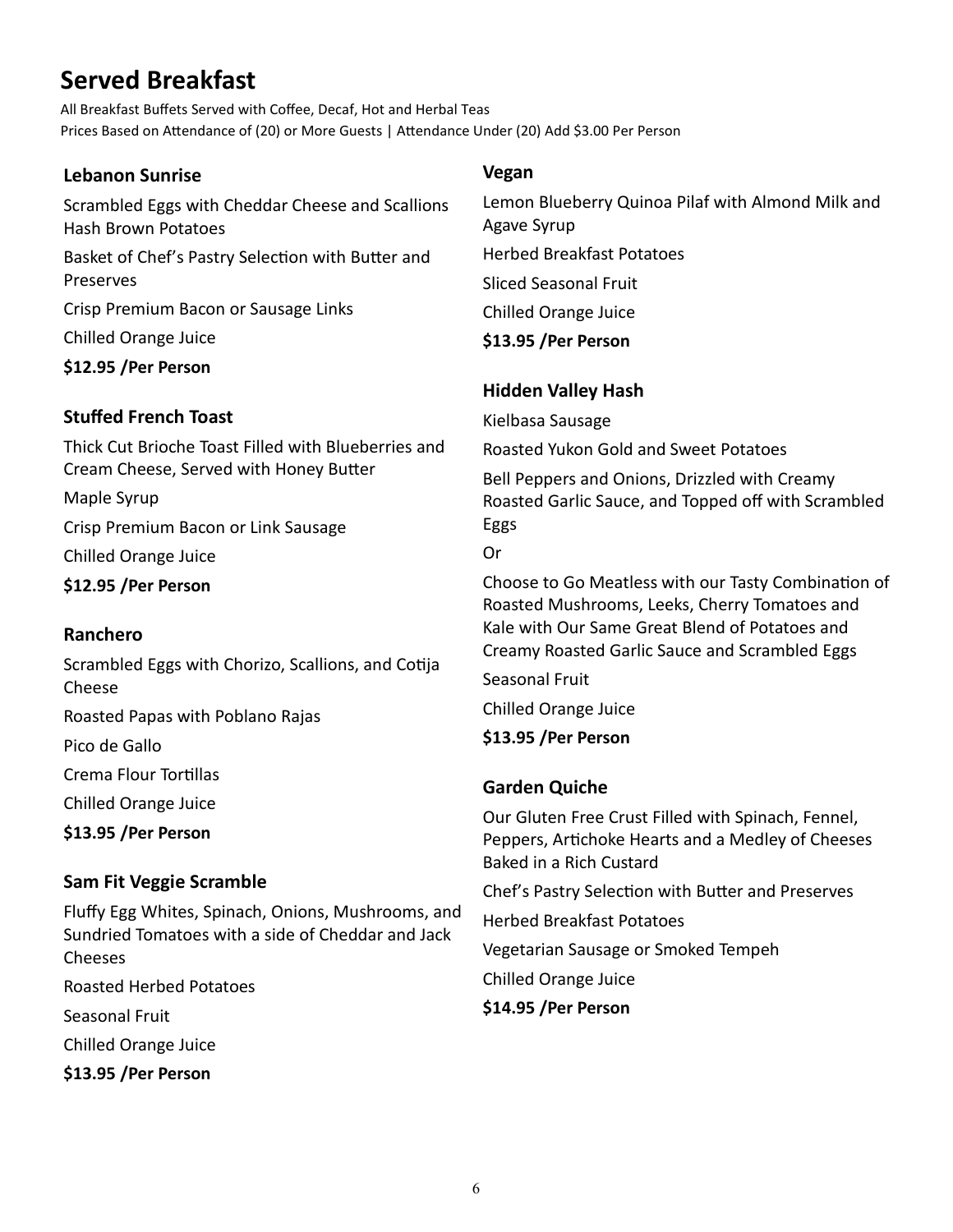# **Lunch Buffets**

All Lunch Buffets Served with Coffee, Decaf, Hot and Herbal Teas and Iced Tea, Assorted Artisan Breads and Chef's Choice Dessert Selection. Prices Based on Attendance of (20) or More Guests | Attendance Under (20) Add \$3.00 Per Person

## **BFI Build Your Own Lunch Buffet**

- Seasonal Fruit Tray
- Cavatappi Pasta Salad

Romaine and Spring Greens with Garlicky Croutons, Julienne Vegetables, Tomato and Cucumber with

Assorted Dressings

Warm Assorted Breads with Butter

Chef's Choice Dessert Selection

#### **Choice of Two Sides**

- Couscous with Carrot and Ginger Herbed Rice Pilaf Creamy Polenta
- Buttermilk Yukon Mashers
- Quinoa Pilaf

Sticky Rice

- Fresh Seasonal Vegetables
- Asian Vegetable Stir Fry

### **Choice of Two Entrees**

Grilled Chicken Breast with Roasted Ratatouille Beef Burgundy Braised in Red Wine, Mushrooms, Garlic and Herbs Cracker Crumb Crusted Jerk Oregon Snapper with Creole Mustard and Grilled Corn Salsa "Deconstructed" Chicken Cordon Bleu with Creamy Mornay Sauce Vegetarian Quiche with Mushrooms, Spinach and Feta Moroccan Tagine with Squashes, Olives, Garbanzo, Preserved Lemon and Eggplant Bamboo Beef with Soy-Sesame Ponzu Sauce Thai Chicken Stir Fry with Sweet – Hot Thai Chili Sauce **\$21.95 /Per Person**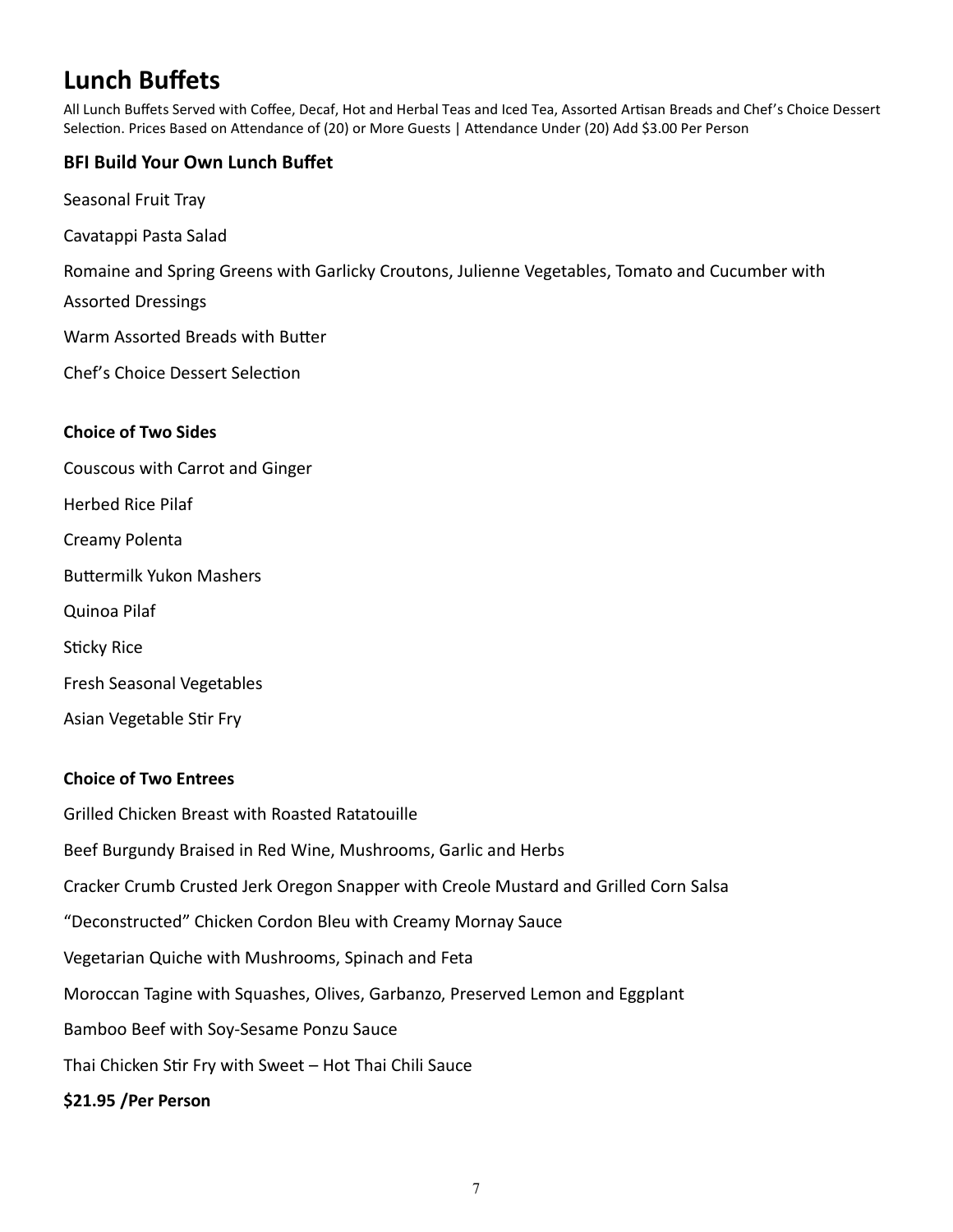# **Lunch Buffets**

All Lunch Buffets Served with Coffee, Decaf, Hot and Herbal Teas and Iced Tea, Assorted Artisan Breads and Chef's Choice Dessert Selection. Prices Based on Attendance of (20) or More Guests | Attendance Under (20) Add \$3.00 Per Person

| <b>Salad Buffet</b>                                   |                           | <b>Fiesta Buffet</b>                                |  |
|-------------------------------------------------------|---------------------------|-----------------------------------------------------|--|
| Salad Bar with Traditional Toppings and Assorted      |                           | Seasonal Fruit Tray                                 |  |
| Dressings. Featuring Crisp Greens, Tomato,            |                           | Southwestern Caesar Salad with Roasted Corn and     |  |
| Cucumber, Mushrooms, Garbanzo Beans, Olives and       |                           | Cotija, Served with Chipotle Caesar Dressing and    |  |
| Croutons.                                             |                           | Crisp Tortilla Strips                               |  |
| <b>Choice of Three Composed Salad Accompaniments:</b> |                           | Flour and Corn Tortillas, Sour Cream, Black Olives, |  |
| Italian Pasta                                         | Asian Noodle              | Tomatoes, Cheddar and Monterey Jack Cheese          |  |
| Chicken or Tuna Nicoise                               | Mixed Vegetable           | Served with Cilantro Rice and Black Beans           |  |
| Tuscan Kale                                           | Artisan Rolls with Butter | Tortilla Chips with Salsas                          |  |
| \$17.95 / Per Person                                  |                           | <b>Choice Of</b>                                    |  |
|                                                       |                           | Marinated Beef or Chicken Fajitas with Sautéed      |  |
| <b>Deli Buffet</b>                                    |                           | Peppers and Onions                                  |  |
| Seasonal Fruit Tray                                   |                           | \$18.95 /Per Person                                 |  |
| Cavatappi Pasta Salad with Lemon, Olive Oil, Fresh    |                           |                                                     |  |
| Herbs, Mozzarella and Grilled Seasonal Vegetables     |                           | <b>BBQ Buffet</b>                                   |  |
| <b>Assorted Kettle Chips</b>                          |                           | Seasonal Fruit Tray                                 |  |
| Turkey Breast, Lean Roast Beef, and Apple smoked      |                           | Kettle Chip Assortment                              |  |
| <b>Cured Ham</b>                                      |                           | Tossed Green Salad with Choice of Dressing          |  |
| Assorted Domestic and Import Cheese                   |                           | House Made Country Potato Salad                     |  |
|                                                       |                           | Slaw                                                |  |
| Tomato, Red Onion, Crisp Lettuce, Dill Pickles        |                           | BBQ Smoked Beef Brisket or Pulled Pork              |  |
| Ground Mustard, Dijon Mustard, Mayonnaise             |                           | Hoagie Rolls                                        |  |
| \$17.95 / Per Person                                  |                           | \$18.95 /Per Person                                 |  |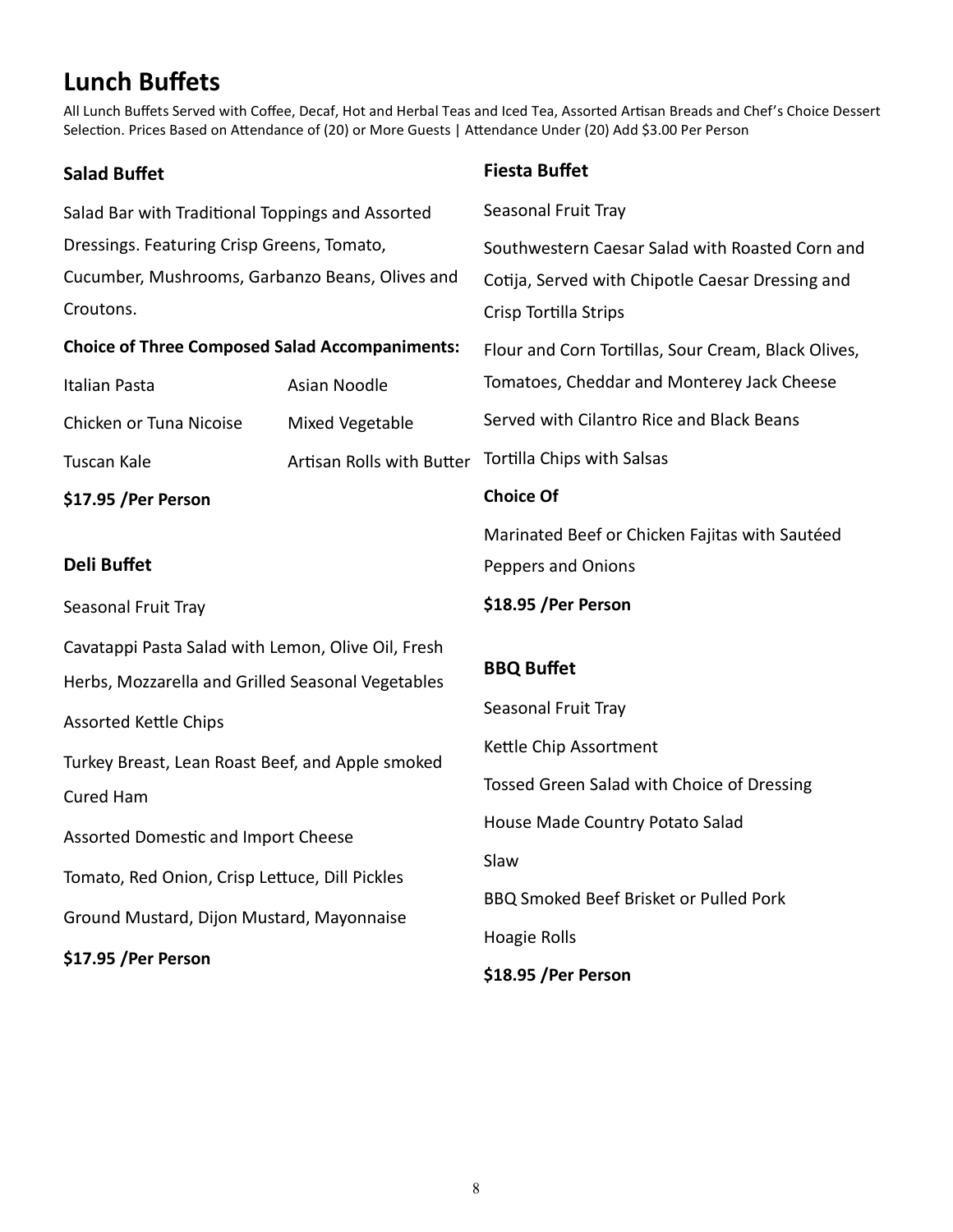# **Lunch Buffets**

All Lunch Buffets Served with Coffee, Decaf, Hot and Herbal Teas and Iced Tea, Assorted Artisan Breads and Chef's Choice Dessert Selection. Prices Based on Attendance of (20) or More Guests | Attendance Under (20) Add \$3.00 Per Person

### **Italia Buffet**

Antipasto Tray with Olives, Artichokes, Prosciutto, Salami, Grilled Peppers and Assorted Cheeses

Caesar Salad with Crisp Romaine Lettuce, Grated Parmesan Cheese and Croutons with House Caesar

Dressing

Seasonal Fruit Tray

Chicken Picatta

Cavatappi Marinara, with Roasted Ratatouille

Warm Garlic Bread

**\$19.95 /Per Person**

### **Tropical Island Buffet**

Tropical Fruit Salad

Tossed Green Salad with Choice of Dressing

Mahi Mahi with Tropical Fruit Salsa

Pulled Kahlua Pork or Huli Huli Chicken

Coconut Jasmine Rice

Seasonal Vegetable Stir Fry

Kings Hawaiian Rolls and Butter

**\$22.95 /Per Person**

**Add Soup or Chili to Your Lunch Buffet \$4.00 /Per Person**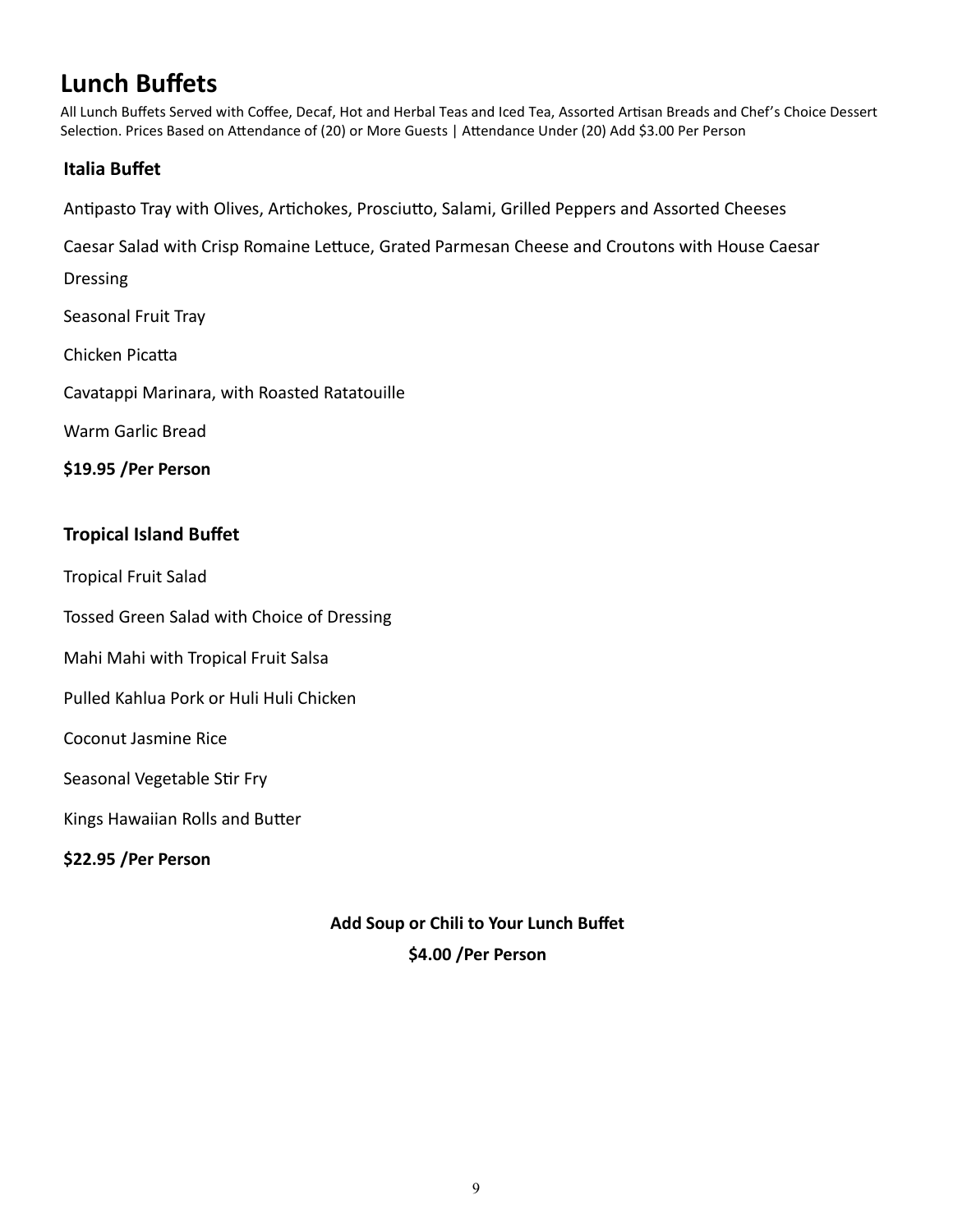# **Served Lunch**

All Lunch Entrees Served with Coffee, Decaf, Hot Herbal Tea and Iced Tea Assorted Artisan Breads with Butter and Choice of Salad and Dessert

### **Grilled Chicken Souvlaki**

Lemon Oregano Marinated Chicken Breast with Orzo Pilaf, Tzatziki Sauce and Pita

**\$15.95 /Per Person**

### **Creole Chicken**

Grilled Cajun Dusted Chicken Breast with Creamy Macque Choux and Cheddar Grits

**\$15.95 /Per Person**

### **Chicken Aji Amarillo**

Chicken Breast with Yellow Chile Sauce, Avocado Salsa and Charred Green Beans

Served with Black Beans and Warm Tortillas

**\$15.95 /Per Person**

### **Sesame Teriyaki Chicken**

Chicken Breast Marinated in Soy‐Sesame Ginger Sauce Served Over Sticky Rice and Asian Vegetable Stir Fry **\$15.95 /Per Person** Substitute Beef **\$17.95 /Per Person**

### **Grilled Sirloin Steak**

Grilled Sirloin with Sautéed Portabella Mushroom Sauce

Served with Seasonal Vegetables and Oregon Bleu Cheese Mashers

**\$18.95 /Per Person**

### **Salmon Filet**

Grilled NW Salmon with Nicoise Olive Tapenade and Sun Dried Tomato Butter

Served with Lemon Herb Roasted Potatoes and Green Beans

#### **\$18.95 /Per Person**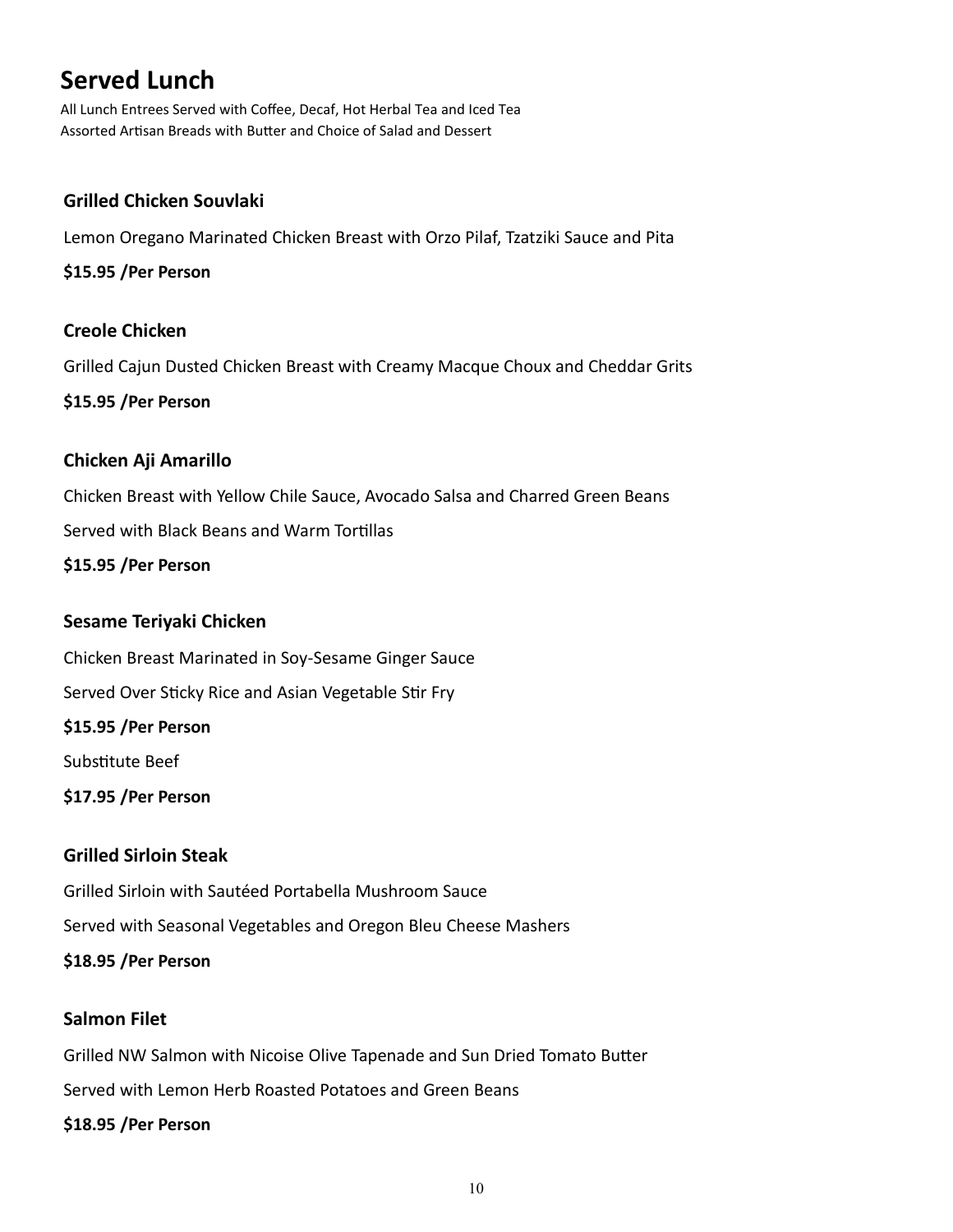# **Served Luncheon Entrée Salads**

All Lunch Entrees Served with Coffee, Decaf, Hot Herbal Tea and Iced Tea Assorted Artisan Bread with Butter and Choice of Dessert

### **Chicken Caesar Salad**

Grilled, Marinated and Chilled Chicken Breast with Romaine Lettuce and Croutons Served with House Caesar Dressing and Freshly Grated Parmesan Cheese **\$15.95 /Per Person**

## **Traditional Cobb Salad**

Chicken Breast, Avocado, Bleu Cheese Crumbles, Sliced Egg, Crumbled Bacon and Tomato Served over Crisp Salad Greens Choice of Dressing **\$15.95 /Per Person**

# **Asian Cabbage Haystack**

Nappa Cabbage, Baby Bok Choy, Mandarin Orange, Bean Sprout, Snow Peas, Red Bell Pepper, Cashew, Spicy Peanut Dressing, Sliced Grilled Chicken or Marinated Tofu

**\$15.95 /Per Person**

## **Chicken and Tabbouleh**

Lemon-Herbed Chicken Breast, Parsley, Tomato and Bulgur Salad, Chickpeas, Peppers, Onions, Preserved Lemon **\$15.95 /Per Person**

# **Taco Salad**

Ancho and Beer Marinated Chicken Breast with Crisp Greens Grilled Corn -Zucchini Salsa, Red Peppers, Tomatoes, and Cotija, Topped with Cumin Spiced Pepitas Served with Chipotle Lime Caesar **\$15.95 /Per Person** Substitute Beef **\$17.95 /Per Person**

# **Tuscan Steak Salad**  Herb and Garlic Marinated Skirt Steak Slices Roasted Pepper and Fingerling Potato Salad Grilled Vegetable Ratatouille White Balsamic-Oregano Vinaigrette **\$16.95 /Per Person**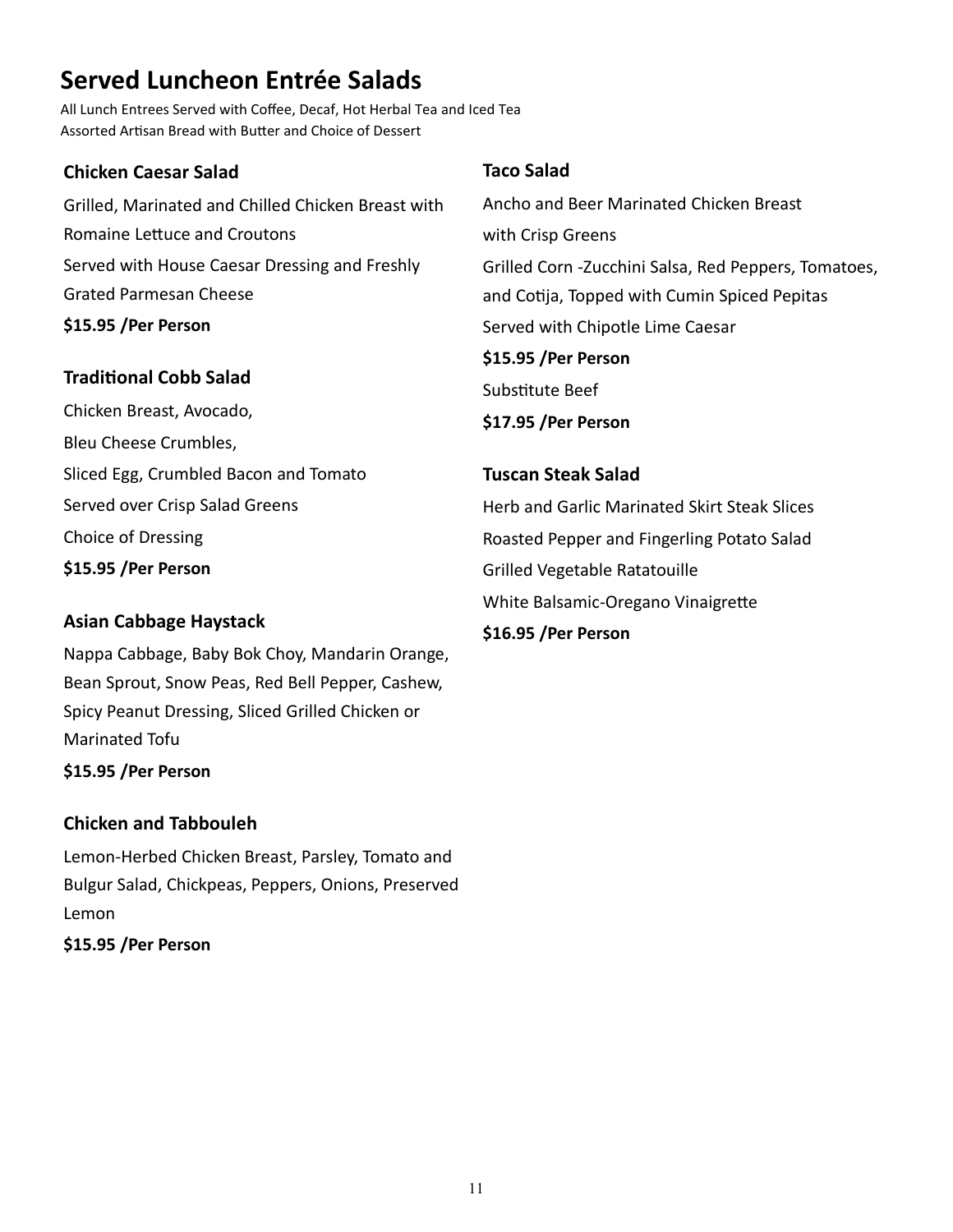# **Sandwiches**

All Lunch Entrees Served with Coffee, Decaf, Hot Herbal Tea and Iced Tea Choice of Salad and Dessert

# **Chicken Salad Croissant**

Roasted Chicken Breast with Hazelnuts, Grapes and Herbed Aioli Lettuce and Tomato Served on a Croissant Roll with Fruit **\$14.95 /Per Person**

## **Focaccia Wedge**

Thinly Sliced House Roasted Turkey Breast and Apple Wood Smoked Ham with Provolone Cheese, Crisp Lettuce, Tomato and Sliced Red Onion Served with Fruit and Kettle Chips **\$14.95 /Per Person**

## **Thai Chicken Wrap**

Cabbage Slaw, Cucumbers, Red Peppers, Green Onions and Carrots Tossed with Spicy Peanut Dressing, Available with Diced Chicken Breast, Tofu or Seitan

### **\$14.95 /Per Person**

## **Caprese Sandwich**

Focaccia Bread with Fresh Mozzarella, Roma Tomatoes, Arugula and Basil Chiffonade with a Vinaigrette of Olive Oil, Balsamic, Cracked Black Pepper and Garlic

Served with Quinoa Tabbouleh

**\$14.95 /Per Person**

## **Cranberry and Turkey Wrap**

House Roasted Turkey Breast with Brie Cheese, Arugula and Pear-Cranberry Relish Served with Fruit and Triple "P" Orzo Salad (Pesto, Peas, Parmesan) **\$14.95 /Per Person**

## **Roast Beef**

Thinly Sliced Roast Beef with Tillamook Cheddar, Horseradish Aioli, Mixed Pepper Relish and Arugula Served on Ciabatta with House Made Classic Potato Salad **\$15.95 /Per Person**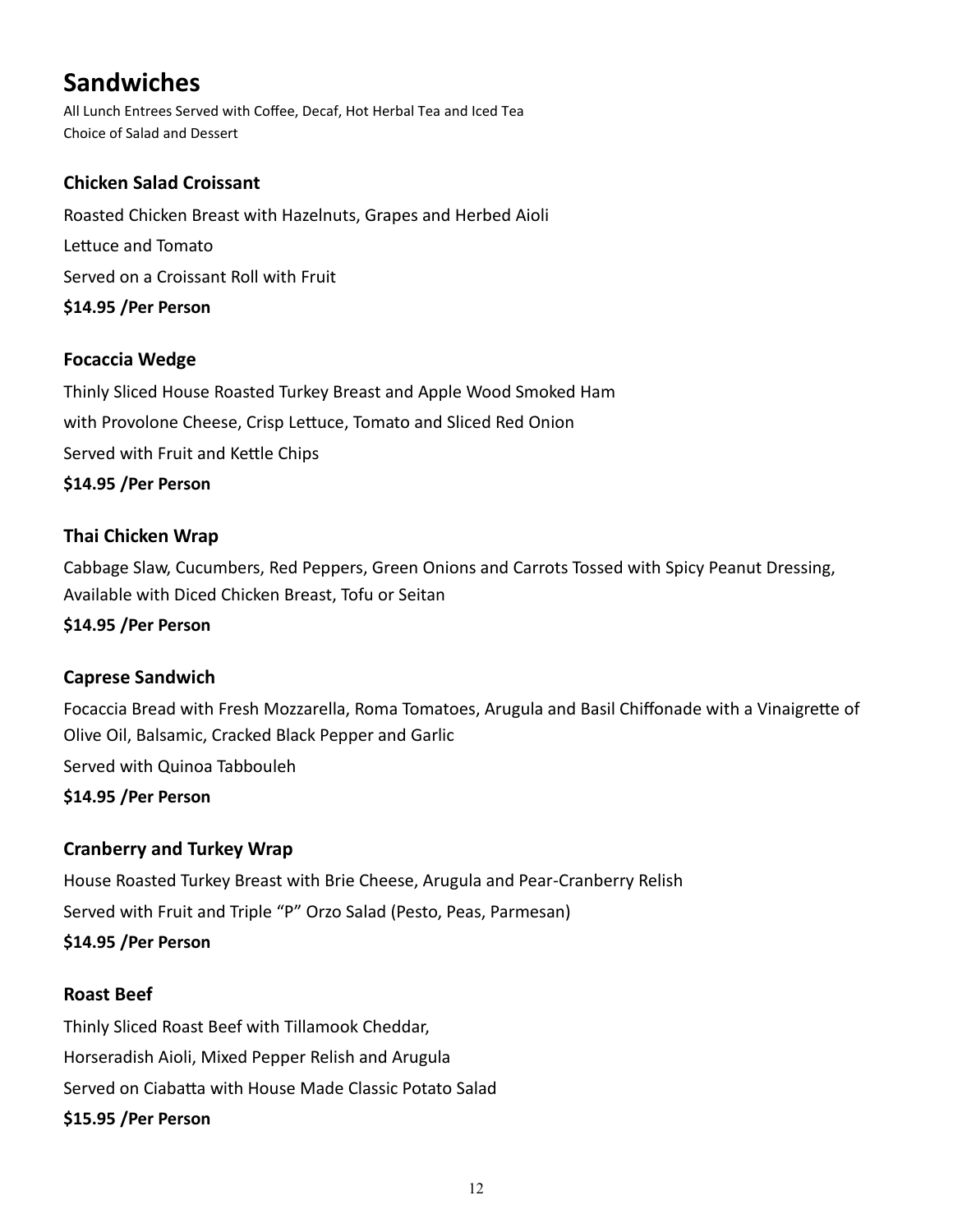# **Lunch Salads**

Please Select a Salad Option to Accompany your Lunch Entrée

#### **House Salad**

Fresh Romaine and Field Greens with Grape Tomatoes, Julienne of Daikon, Radish and Carrots Served with Champagne Herb Dressing, and Herbed Croutons

#### **Caesar Salad**

Crisp Romaine Lettuces with Grated Parmesan Cheese and Croutons Served with House Caesar Dressing

### **Butter Lettuce and Radicchio Salad**

Butter Lettuce and Radicchio with Grape Tomatoes, Oregon Bleu Cheese and Toasted Hazelnuts Served with Balsamic Herb Vinaigrette

#### **Spinach Salad**

Baby Spinach, Tomato, Red Onions, Feta and Cucumber Served with Lemon Oregano Vinaigrette

### **Spanish Salty and Sweet Salad**

Spring Greens with Manchego, Dried Cherries and Smoked Almonds Served with Sherry – Poppy Seed Vinaigrette

# **Lunch Desserts**

Please Select a Desert Option to Accompany your Lunch Entrée Seasonal Northwest Apple and Berry Crisp Carrot Cake with Cream Cheese Frosting Lemon Tart with Candied Citrus Chocolate Mousse Cake Strawberry and Cream Cake New York Cheesecake with Berry Sauce Chocolate Mousse with Chantilly Cream and Shaved Chocolate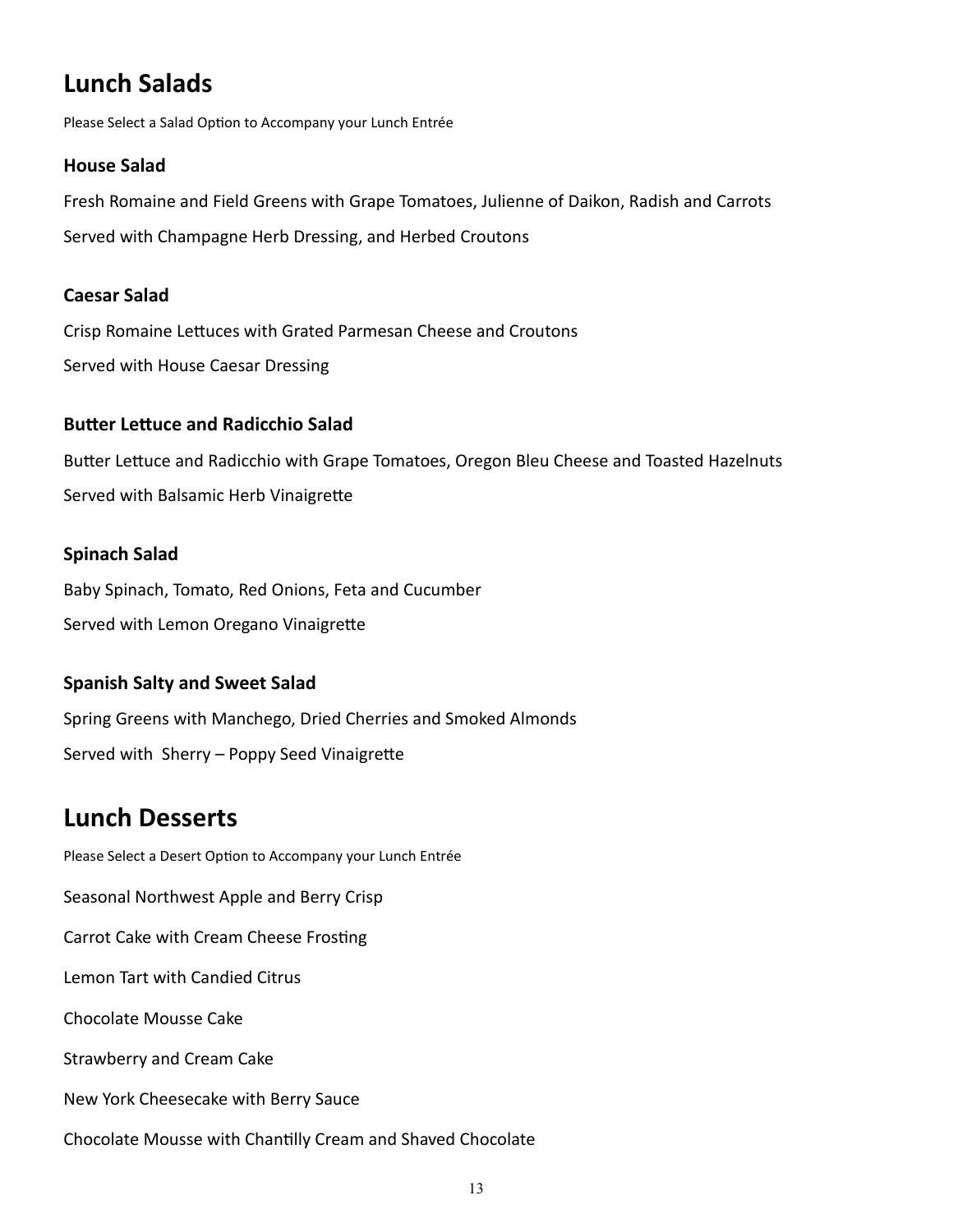# **Dinner Buffets**

All Dinner Buffets Served with Coffee, Decaf, Hot Herbal Tea and Iced Tea Warm Assorted Rolls with Butter and Chef's Choice of Dessert Prices Based on Actual Attendance of (25) or more guests | Attendance under (25) add \$3.00 Per Person

# **BFI Build Your Own Dinner Buffet**

### **Choice of Two (2) Salads**

Seasonal Fruit Tray South West Quinoa with Corn, Chilies and Cilantro Lime Dressing Asian Broccoli with Vegetable, Baby Corn, Peppers, Thai Chili Dressing, Cilantro and Mint Greek Spinach with Spinach, Feta, Tomatoes, Cucumber, Red Onion, Kalamata Olives and Lemon Oregano Dressing Cavatappi Pasta Salad with Lemon, Olive Oil, Fresh Herbs, Fresh Mozzarella and Grilled Seasonal Vegetables BFI Mixed Salad with Romaine and Spring Greens with Garlic Croutons, Julienne Vegetables, Tomato and Cucumber with Assorted Dressings

## **Choice of Two (2) Entrees**

Slow Roasted Round of Beef with Thyme Au Jus and Creamy Horseradish Sesame Bamboo Beef Grilled Salmon Filet with Dijon Tarragon Buerre Blanc Alaskan Cod with Sake –Miso sauce Fine Herb Marinated Chicken Breast with Charred Tomato Sauce Grilled Chicken Breast with Thai Coconut Yellow Curry Sauce Grilled Chicken Breast with Lemon and Caper Sauce Portabella Mushroom Ravioli with Roasted Pepper Cream Sauce

## **Choice of Two (2) Sides**

Seasonal Vegetables, Wild Rice Pilaf, Roasted Garlic Mashed Potatoes, Polenta, Smoky Roasted Yukon Gold potatoes, Roasted Vegetable Medley, Penne Pasta, Herbed Brown Rice, Fried Rice, and Stir Fry Vegetables **\$38.95 /Per Person**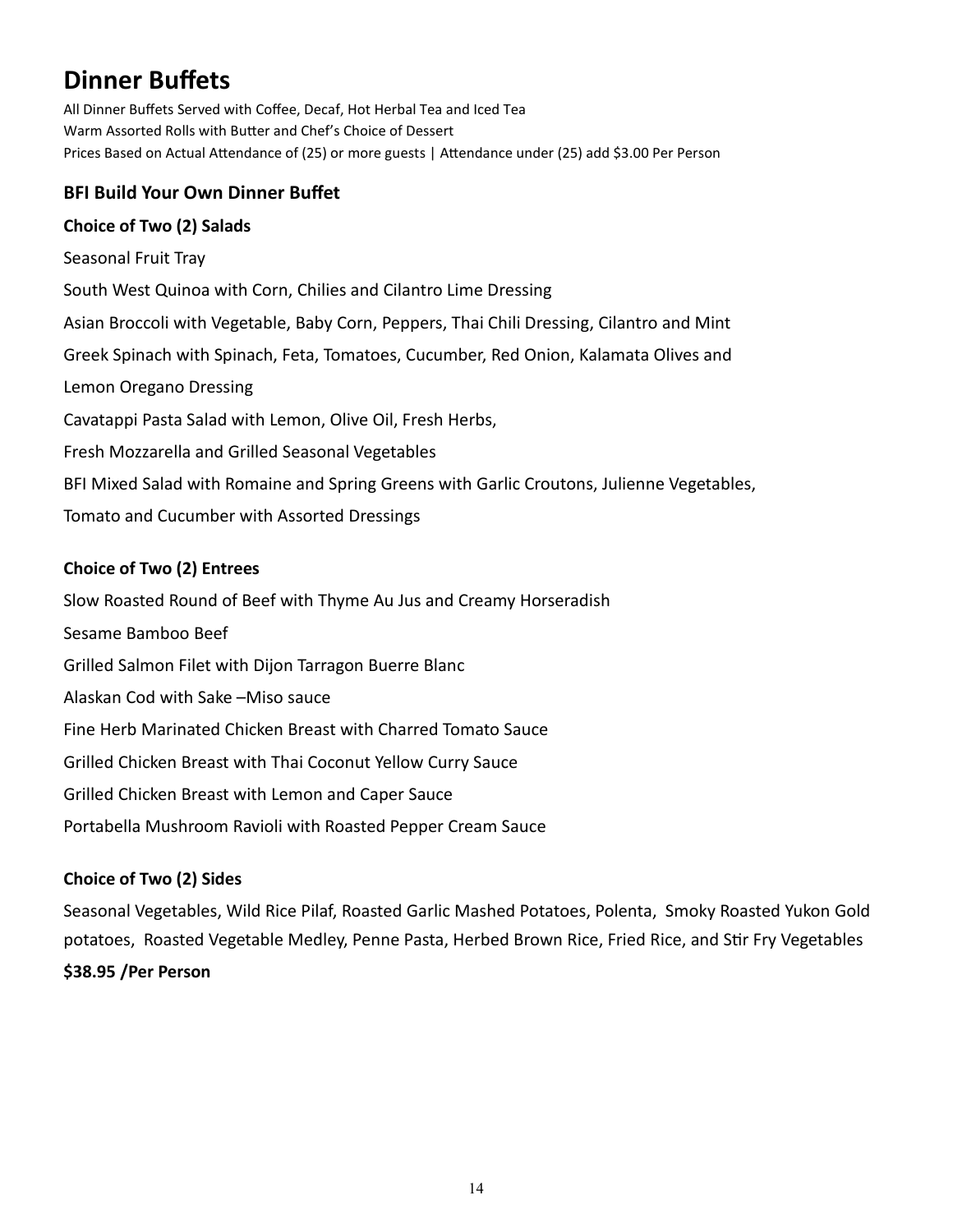# **Dinner Buffets**

All Dinner Buffets Served with Coffee, Decaf, Hot Herbal Tea and Iced Tea Warm Assorted Rolls with Butter and Chef's Choice of Dessert Prices Based on Actual Attendance of (25) or more guests | Attendance under (25) add \$3.00 Per Person

### **Italia Buffet**

Lemon Coriander Mushroom Platter Cured Meat and Cheese Platter Butter Lettuce and Radicchio Salad with Tomatoes and Balsamic Vinaigrette Crisp Romaine Lettuce with Grated Parmesan Cheese Served with House Caesar Dressing and Croutons

#### **Entrees:**

#### **Choice of two Entrée Items**

Roasted Chicken Stuffed with Basil, Spinach, Lemon and Ricotta Braised Beef "Stracotto" with Red Wine, Tomato, and Pancetta Porchetta, Marinated Pork Loin Wrapped in Succulent Pork Belly, Roasted Crisp Buccatini with Basil Marinara, House Made Jumbo Meatballs (Beef, Turkey or Vegetarian ) Parmesan Cheese

#### **Sides :**

Herbed Forest Mushroom Polenta Risotto Roasted Vegetables Ciabatta Bread with Butter **\$34.95 / Per Person**

### **Northwest Buffet**

Grilled Vegetable Platter with Kale Pesto House Salad with Mixed Greens and Italian Vinaigrette Crisp Romaine Lettuce with Grated Parmesan Cheese and Croutons Served with House Caesar Dressing

#### **Entrees and Sides:**

Prime Rib of Beef with Jus and Creamy Horseradish Sauce, Carved in the Room Roasted Salmon Filet with Wild Huckleberry Relish Herbed Roasted Potatoes, Wild Rice and Grain Pilaf, Seasonal Vegetables **\$37.95 /Per Person**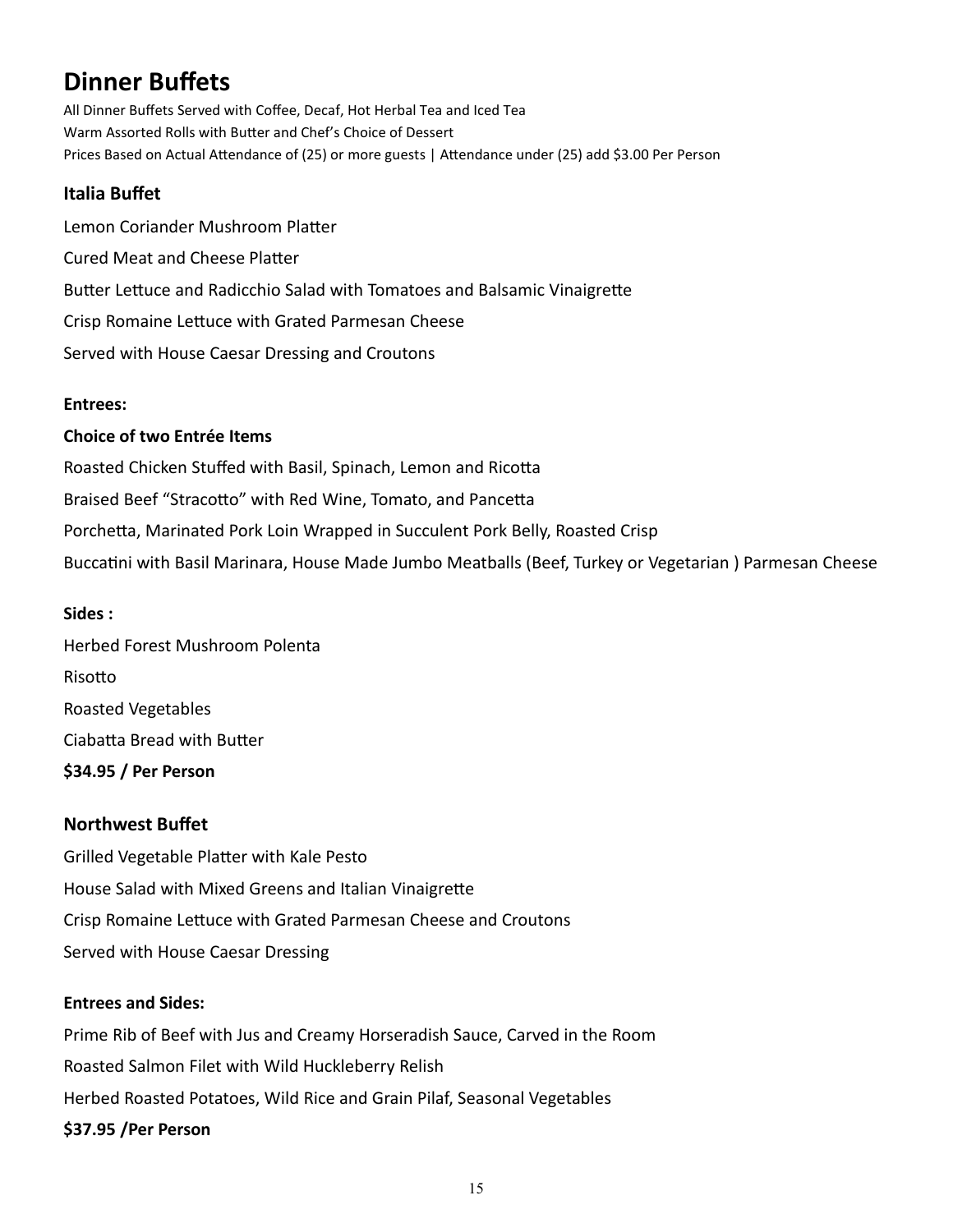# **Served Dinners**

All Dinners Served with Coffee, Decaf, Hot Herbal Tea and Iced Tea Assorted Artisan Breads with Butter and Choice of Salad and Dessert

# **Spanish Pork Tenderloin**

Marinated with Saffron, Fresh Herbs, Pomegranate Molasses and Spices

Served with Smoked Paprika, Roasted Potatoes and Seasonal Vegetables

### **\$26.95 /Per Person**

## **Chicken Breast**

Grilled Chicken Breast with Charred Tomato Sauce

Served with Savory Wild Mushroom –Corn Bread Pudding and Seasonal Vegetables

**\$26.95 /Per Person**

### **Marinated Chicken Airline Breast**

Served with Preserved Lemon-Garlic Jus, Saffron Couscous and Seasonal Vegetables

**\$26.95 /Per Person**

### **Apple and Fennel Pork Loin**

Sliced Marinated Roasted Pork Loin on a Bed of Roasted Apples, Fennel and Red Onion Served with Chevre Mashed Potatoes and Seasonal Vegetables

**\$28.95 /Per Person**

## **Roasted Pork Rack Chop**

Double Cut Pork Rack Chop Stuffed with Dried Cranberry- Apricot-Date Chutney Served on a Bed of Cornbread Stuffing and Accompanied by Seasonal Vegetables

**\$30.95 /Per Person**

## **Macadamia Crusted Sword Fish**

Served with Tropical Fruit Salsa, Coconut Jasmine Rice and Stir Fry Vegetables

**\$31.95 /Per Person**

## **Shrimp and Pesto Buccatini**

Wild Caught Gulf White Shrimp with Buccatini Pasta, Roasted Garlic- Hazelnut Pesto, Roasted Red Peppers and Basil

### **\$31.95 /Per Person**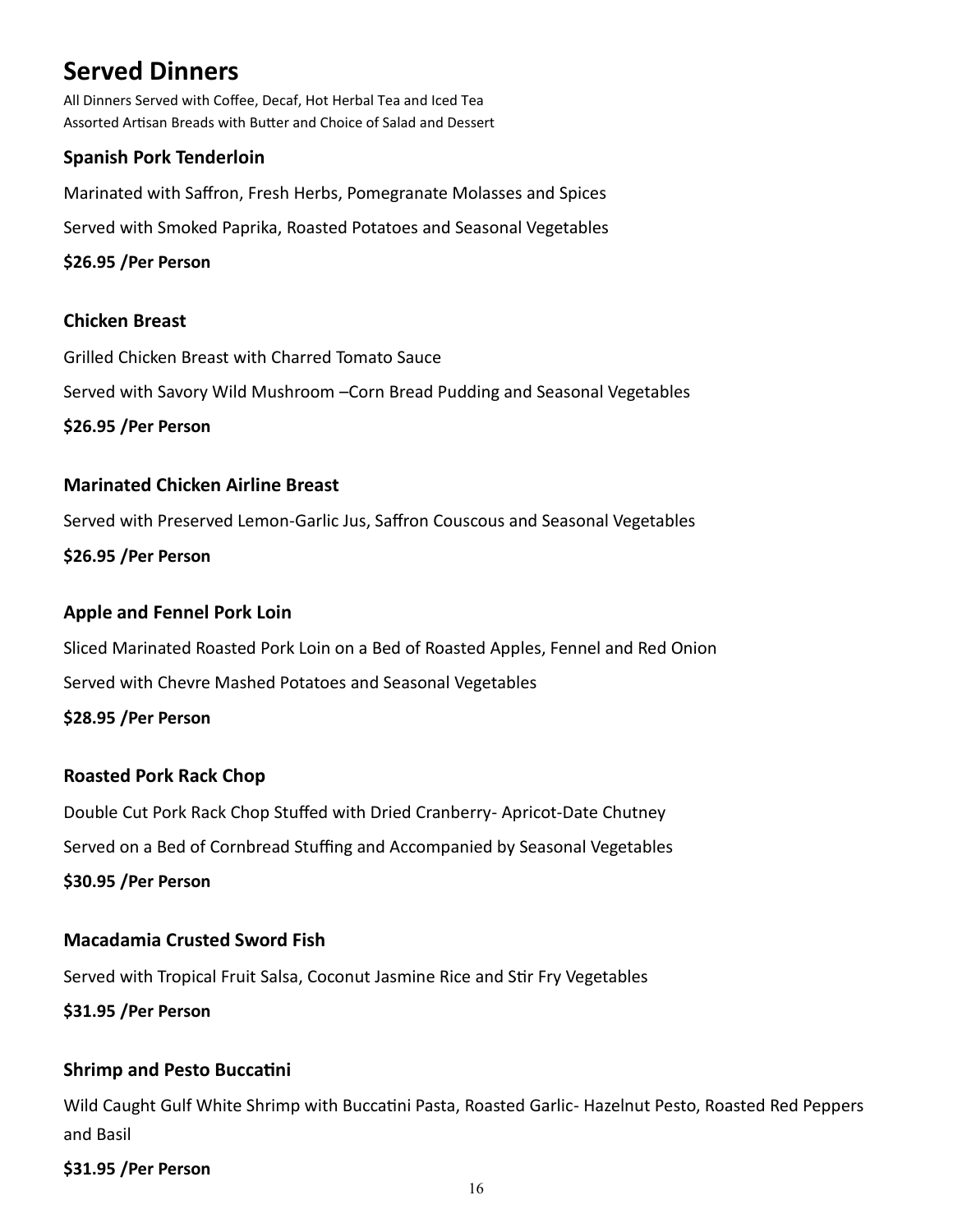# **Served Dinners**

All Dinners Served with Coffee, Decaf, Hot Herbal Tea and Iced Tea Assorted Artisan Breads with Butter and Choice of Salad and Dessert

### **New York Steak**

Served with Smoked Bleu Cheese Butter, Bourbon Mushrooms, Charred Scallion Mashed Potatoes and Seasonal Vegetables

**\$34.95 /Per Person**

### **Grilled Wild Salmon Filet**

Served with Chive and Oregon Bay Shrimp Buerre Blanc, Scalloped Yukon Gold Potatoes, and Grilled Asparagus

**\$34.95 /Per Person**

### **Roasted Salmon**

Citrus Marinated Wild Caught Salmon Filet, Mango Salsa with Coconut,

Served with Cilantro Rice and Seasonal Vegetables

**\$34.95 /Per Person**

## **Dijon and Herb Crusted Cod**

Topped with Dijon Mustard and Herbed Bread Crumbs, Roasted to Golden Brown

Served with Basmati Rice and Garlic Wilted Seasonal Greens

### **\$34.95 /Per Person**

## **Beef Tenderloin**

Marinated with Rosemary, Garlic and Red Wine

Served with Pan Juices and Herbed Roasted Red Potatoes and Seasonal Vegetables

**\$34.95 /Per Person**

## **Seared Alaskan Halibut**

Served with Basil Smashed Potatoes, Nicoise Olive Tapenade, Smoked Tomato Butter and Green Beans

#### **\$38.95 /Per Person**

## **Filet Mignon**

Served with Three Peppercorn Brandy Sauce, Smoked Bleu Cheese Yukon Mashers and Grilled Asparagus **\$41.95 /Per Person**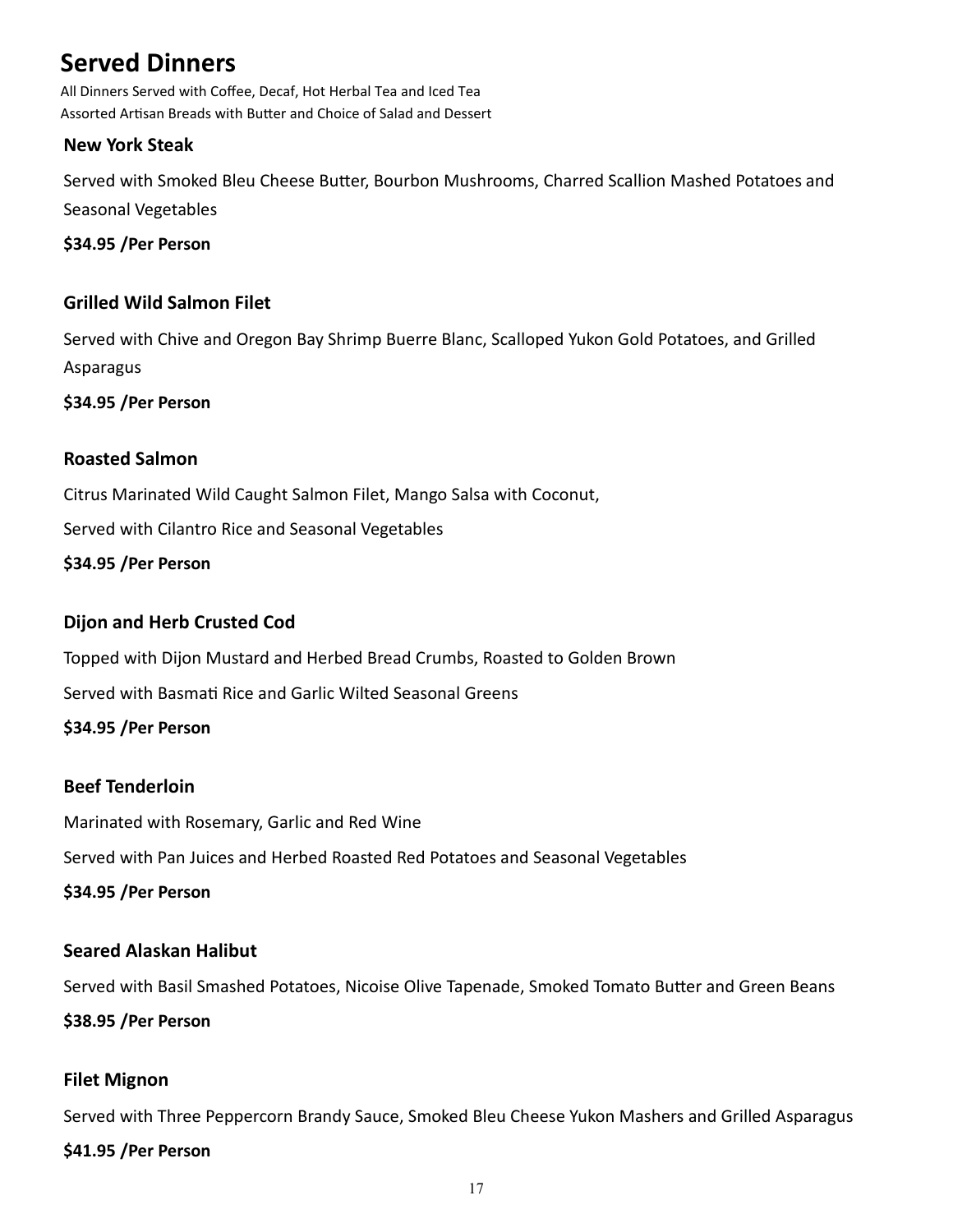# **Vegetarian Options**

Vegetarian Options will be Charged at the Same Price of Main Entrée

# **Roasted Vegetable Napoleon**

Roasted Seasonal Vegetables in Layered Sheets of Puff Pastry With Smoked Mozzarella and Sun Dried Tomato Pesto Garnished with Olive and Artichoke Relish

# **Seasonal Ravioli**

With Chef's Choice of Sauce and Accompaniments

# **Gratin Provencal**

Layers of Eggplant, Squashes, Peppers and Leeks with a Fromage Blanc Custard and Fresh Basil Served with Braised Greens with White Wine, Tomato and Garlic

# **Pesto Bucatini**

Bucatini with Sundried Tomato Pesto, Oil Cured Olives Roasted Artichokes, Seasonal Vegetables, Grated Parmesan and Pine Nuts Served on a Bed of Grilled Radicchio

# **Stuffed Portabella "Wellington"**

Grilled Portabella Mushroom, Crispy Herb Risotto Cake, Lacinato Kale, Rapini Pesto, Roasted Pepper Sauce, and Charred Broccolini

# **Moroccan Tagine and Spanakopita**

Saffron Couscous with Squashes, Green Beans, Olives, Garbanzo Beans, Dates, Preserved Lemon and Eggplant

Served with Crispy Spinach-Feta Pastries (Available as Vegan)

# **Quinoa and Roasted Vegetable Stuffed Peppers**

Eggplant, Roma Tomatoes, Red Onion, Mushrooms, and Garlic Roasted Together and Combined with Quinoa and Manchego cheese, Stuffed into Pequillo Peppers and Topped with Smoky Tomato Sauce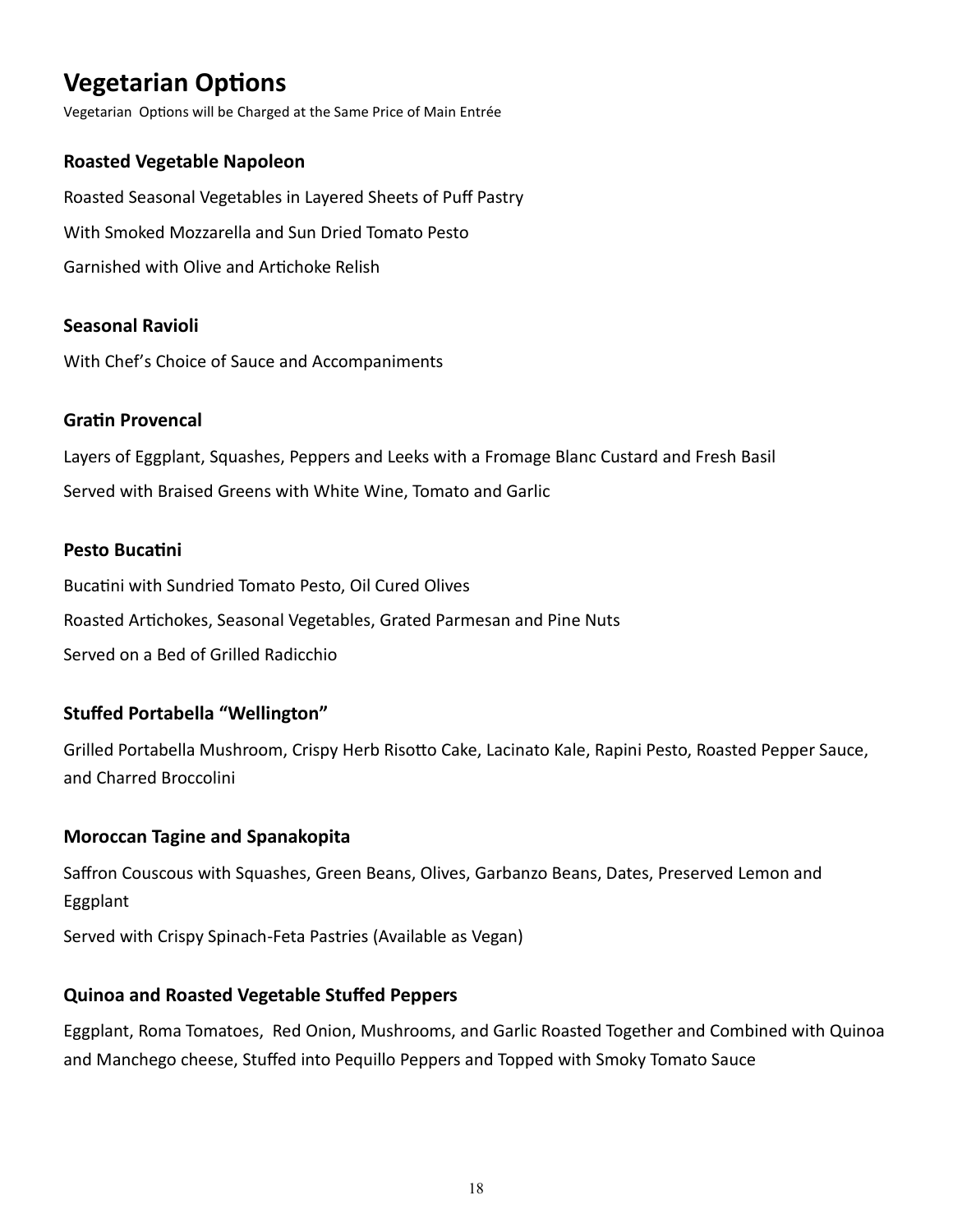# **Served Dinner Duets**

All Duet Dinners Served with Coffee, Decaf, Hot Herbal Tea and Iced Tea Assorted Artisan Breads with Butter and Choice of Salad and Dessert

## **Beef and Chicken**

Grilled Bistro Steak with Wild Mushroom Demi-Glace and Roasted Chicken with Herb Garlic Butter Blue Cheese Mashed Potatoes, Grilled Asparagus with Balsamic Drizzle

#### **\$36.95 /Per Person**

### **Salmon and Chicken**

Grilled Wild King Salmon with Mustard Tarragon Glaze Herb and Mushroom Stuffed Chicken Breast with Fine Herb Jus Served with Wild Rice Pilaf and Seasonal Vegetable **\$40.95 /Per Person**

### **Oregon Lamb Mixed Grill**

Grilled Lamb Loin Chop, Red Wine Braised Lamb and Merguez Sausage Preserved Lemon Couscous with Charmoula Peas and Grilled Baby Carrots **\$41.95 /Per Person**

## **Deconstructed Chicken Oscar**

Chicken Breast Topped with Grilled Asparagus and Béarnaise Sauce Glace Alaskan Snow Crab Legs with Lemon Butter Served with Wild Rice Pilaf **\$41.95 /Per Person**

### **Filet Mignon and Salmon**

Grilled Filet Mignon with Truffle-Pinot Noir Demi-Glace Wild Salmon with Huckleberry Relish Served with Roasted Herbed Fingerling Potatoes and Seasonal Vegetables **\$44.95 /Per Person**

### **Filet Mignon and Jumbo Prawn**

Grilled Filet Mignon with Bourbon Mushroom Sauce Preserved Lemon Marinated and Grilled Jumbo Prawns, with Charmoula Served with Rice and Grain Medley and Seasonal Vegetable **\$44.95 /Per Person**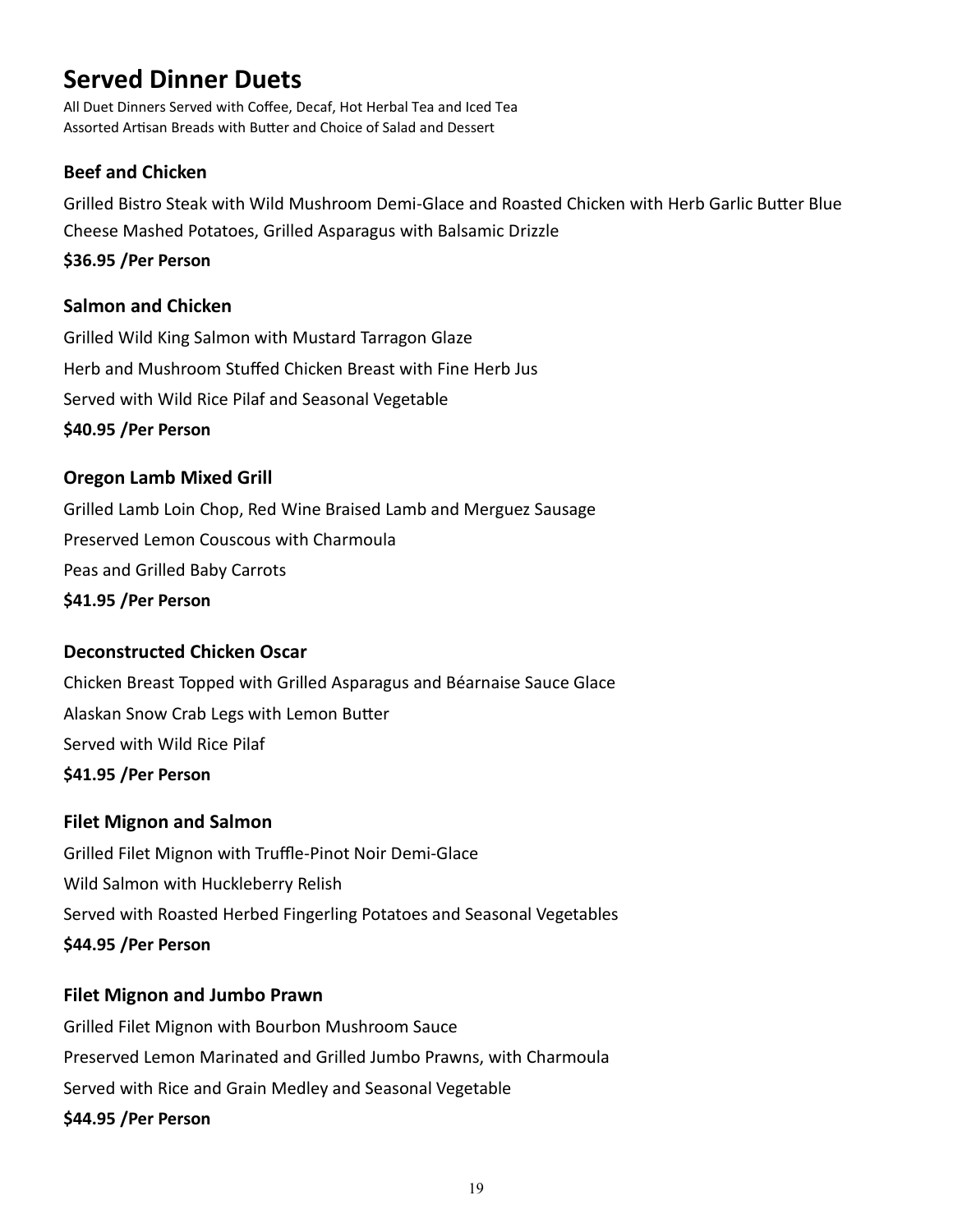# **Dinner Salads**

Please Select a Salad Option to Accompany your Dinner Entrée

#### **BFI House Salad**

Fresh Romaine and Field Greens with Grape Tomatoes, Julienne of Daikon Radish and Carrots

Served with Champagne Dressing and Herbed Croutons

#### **Caesar Salad**

Crisp Romaine Lettuces with Grated Parmesan Cheese and Croutons

Served with House Caesar Dressing

### **Butter Lettuce and Radicchio Salad**

Butter Lettuce and Radicchio with Grape Tomatoes, Oregon Bleu Cheese and Toasted Hazelnuts Served with Balsamic Herb Vinaigrette

#### **Spinach Salad**

Baby Spinach, Tomato, Red Onions, Feta and Cucumber

Served with Lemon Oregano Vinaigrette

### **Iceberg Wedge**

Iceberg with Red Onion, Grape Tomatoes, Bacon, and Croutons

Served with House Made Blue Cheese Dressing

#### **Tuscan Kale**

Lacinato Kale with Sweet Dried Cherries, Toasted Almonds, Shaved Parmesan

Served with White Balsamic Vinaigrette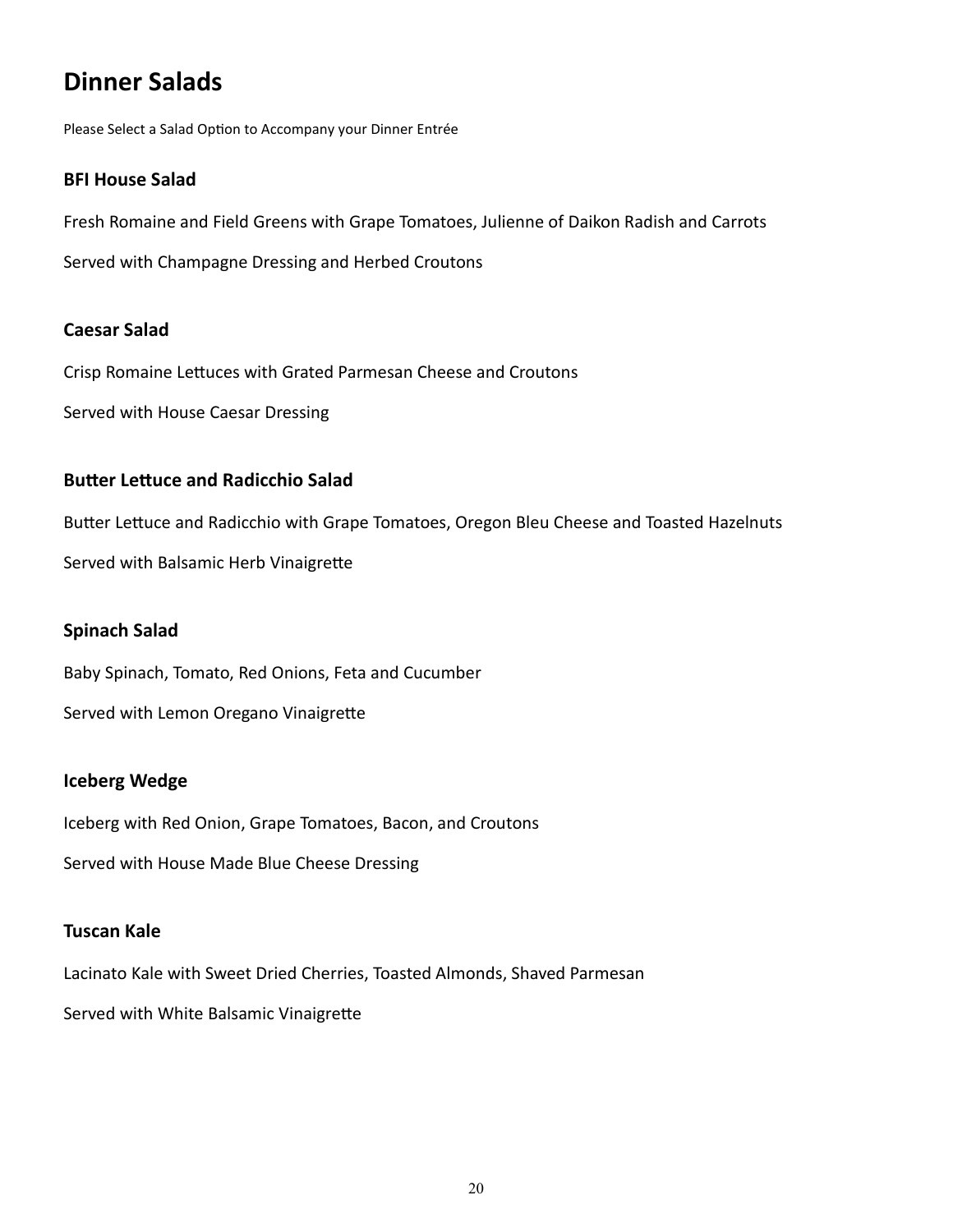# **Dinner Desserts**

Please Select a Desert Option to Accompany your Dinner Entrée Lemon Ricotta Cake with Rosemary Syrup and Fresh Berries NW Seasonal Apple and Berry Crisp with Chantilly Cream Sacher Torte with Raspberry Sauce Carrot Cake with Cream Cheese Frosting Chocolate Fudge Cake with Salted Caramel Sauce Chocolate Mousse Cake with Raspberry Sauce Chocolate Espresso Pot De Crème with Chantilly Cream and Gaufrette Cookie Lemon Raspberry Mousse Cake Marion Berry Swirl Cheesecake New York Cheesecake with Strawberry Sauce Crème Brulee Cheesecake with Berry Puree Flourless Chocolate Torte

Triple Chocolate Cake

Lemon Curd and Cream Cake

Buttermilk Panna Cotta with Seasonal Fruit Coulis

Pots Du Crème Chocolate or Caramel

Huckleberry and Dark Chocolate Bread Pudding with Crème Chantilly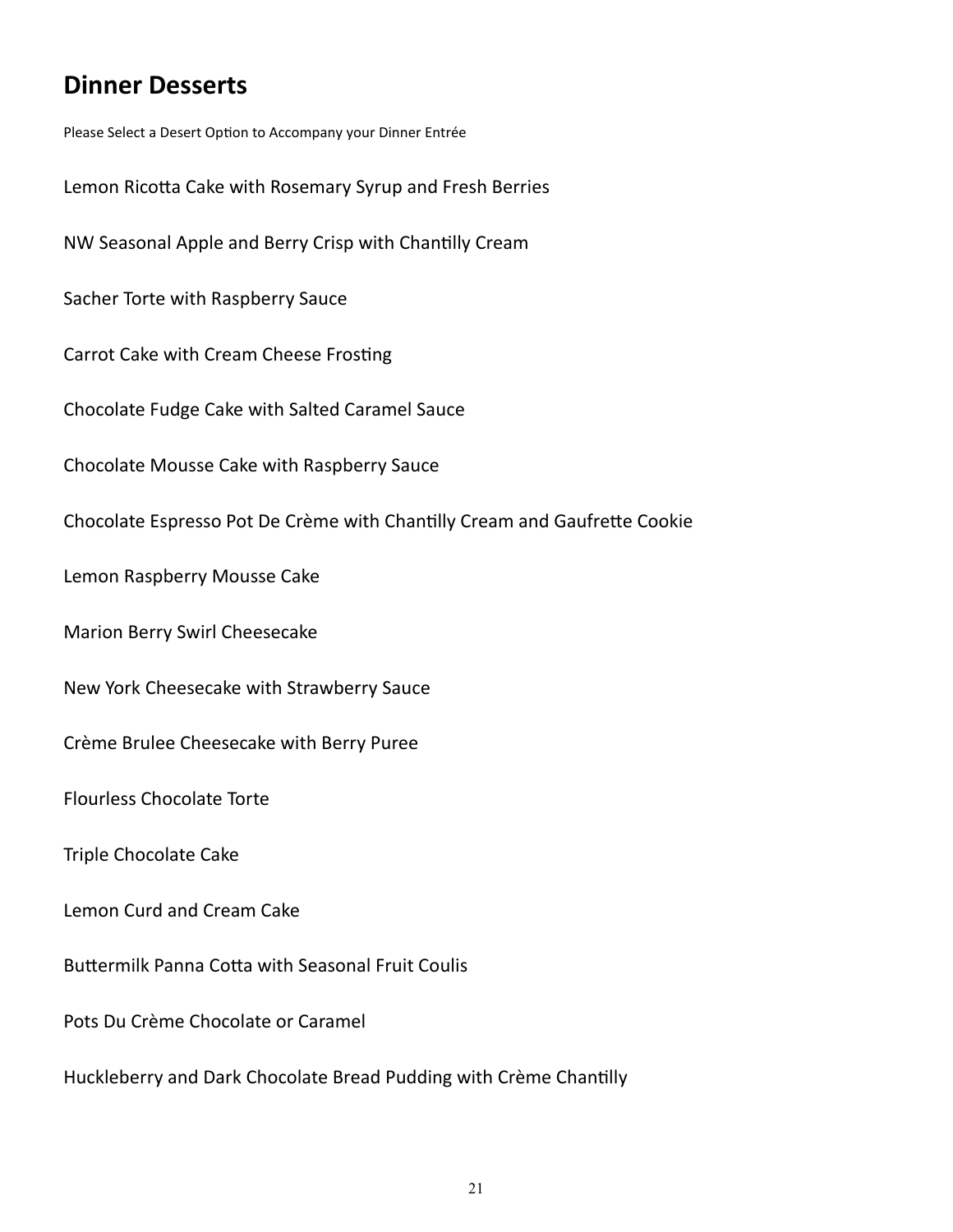# **Reception Trays**

Trays are Available in Three Sizes to Meet Your Needs Small Serves Approximately (25) Guests, Medium Serves Approximately (60) Guests, Large Serves Approximately (100) Guests

Seasonal Fruit Tray with Sliced Melons, Seasonal Berries, Pineapple and Grapes

### **\$70.00 / \$150.00 / \$250.00 /Per Tray**

Vegetable Tray with Combination of Marinated and Pickled Vegetables Served with Greek Herbed Yogurt and Ranch Dipping Sauces

**\$70.00 / \$150.00 / \$250.00 /Per Tray**

Slices of Artisan Breads Paired with your Choice of Two Spreads - Roasted Red Pepper Hummus, Muhammara, Olive Tapenade or Garlic Herb and Feta **\$70.00 / \$150.00 / \$250.00 /Per Tray**

Deli Meat Selection with Roasted Turkey Breast, Apple Wood Smoked Ham, Roast Beef and Salami Imported Olives and Cornichons

Served with Artisan Breads and Assorted Spreads

## **\$85.00 / \$175.00 / \$275.00 /Per Tray**

Balsamic Grilled Vegetables with Sweet Red and Yellow Peppers, Eggplant, Artichoke Hearts, Zucchini, Mushrooms and Other Seasonal Offerings Served with Roasted Garlic Aioli **\$85.00 / \$175.00 / \$275.00 /Per Tray**

Northwest Cheese Arrangement with Rogue Blue, Tillamook Aged White Cheddar, Humboldt Fog Goat, Willamette Cheese Co. Gouda and Tillamook Colby Jack,

Garnished with Seasonal Fruit Served with Specialty Crackers **\$85.00 / \$175.00 / \$300.00 /Per Tray** Import and Domestic Cheese Arrangement with Emmenthaller, Manchego, Tillamook Cheddar, Monterey Jack, Pepper Jack, Brie and Boursin Garnished with Seasonal Fruit Served with Specialty Crackers **\$85.00 / \$175.00 / \$300.00 /Per Tray**

Antipasto Display with Marinated Olives, Artichokes, Prosciutto, Salami, Grilled Vegetables and Assorted Italian Cheeses

Served with Specialty Crackers

## **\$100.00 / \$225.00 / \$350.00 /Per Tray**

Smoked or Alder Roasted Salmon Display Served with Red Onion, Hard Cooked Eggs, Capers and Herbed Cream Cheese

Served with Specialty Crackers

## **\$100.00 / \$225.00 / \$350.00 /Per Tray**

Assorted Seafood Arrangement with Chilled Prawns, Bay Shrimp, Mussels and Other Treasures of the Sea Crab Claws Garnish Served with Cocktail Sauce and Lemon **\$150.00 / \$350.00 / \$525.00 /Per Tray**

Assorted Sushi, Featuring a Variety of Maki (rolls), Nigari (Hand Formed), Oshi (Pressed), and Inari (Pouches). The Larger the Platter the Greater the Variety. Traditional Condiments. Ask your Coordinator about Adding Sake Selections to your Beverage Package to Make this More Fun!

**\$150.00 / \$350.00 / \$525.00 /Per Tray**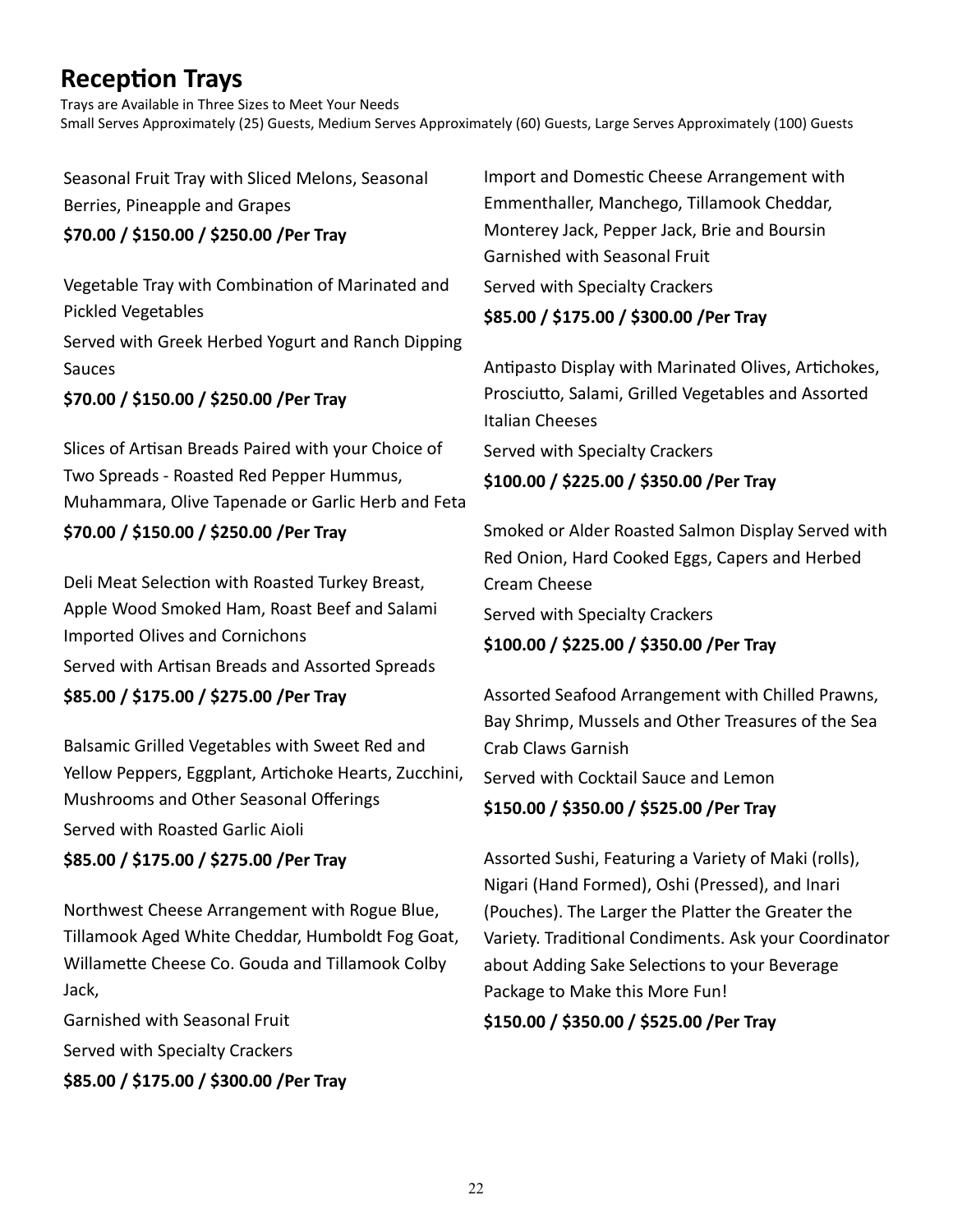# **Hot Hors d'Oeuvres**

Prices are Based Per Dozen\*, Minimum of 4 Dozen Per Item

"Arancini" Risotto Fritters with Smoked Tomato Aioli **\$26.00 /Per Dozen**\*

Wild Mushroom Crostinis with Truffled Goat Cheese

**\$26.00 /Per Dozen**\*

Spanakopita with Cucumber Tzatziki **\$28.00 /Per Dozen**\*

Chicken Satay with Peanut Sauce and Scallions **\$28.00 /Per Dozen**\*

Chicken en Croute with Feta and Mushrooms in Puff Pastry **\$28.00 /Per Dozen**\*

Keftedes Greek Inspired Meatballs Served with a Spicy Tzatziki Sauce **\$28.00 /Per Dozen**\*

Pear and Bleu Cheese Beggars Purse Phyllo Dough Filled with Danish Bleu Cheese, Cream Cheese Pears and Toasted Almonds

### **\$28.00 /Per Dozen**\*

Argentinian Sausage Date Roll with Spicy Sausage, Sweet Dates and Goat Cheese Rolled in Puff Pastry and Baked Golden Brown, Sliced and Served **\$28.00 /Per Dozen**\* Pork Pot Stickers with Ponzu Dipping Sauce

**\$30.00 /Per Dozen**\*

Fried Portabella Ravioli with Marsala Marinara for Dipping **\$30.00 /Per Dozen**\*

Assorted Petite Quiche **\$30.00 /Per Dozen**\*

Harissa Chicken Skewers with Charmoula **\$30.00 /Per Dozen**\*

Oregon Lamb Meatballs with Minted Tomato Sauce **\$32.00 /Per Dozen**\*

Vegetable Spring Rolls with Sweet-Hot Thai Chili Dipping Sauce and Spicy Mustard

**\$32.00 /Per Dozen**\*

Asparagus Spears with Fresh Thyme and Lemon Wrapped in Phyllo Pastry **\$33.00 /Per Dozen**\*

Grilled Sirloin Bites with Pequillo Peppers, Rogue Blue Cheese and Grilled Scallions

### **\$34.00 /Per Dozen**\*

Jerk Spiced Caribbean Sugar Cane Shrimp Skewers with Mango Lime Sauce **\$35.00 /Per Dozen**\*

Mini Crab Cakes Served with Lemon Artichoke Remoulade and Spicy Chili Aioli

```
$36.00 /Per Dozen*
```
Alaskan and Dungeness Crab Stuffed Mushrooms with Red Pepper Aioli

### **\$38.00 /Per Dozen**\*

Chipotle Marinated Prawn Skewers with Tomatillo Salsa **\$38.00 /Per Dozen**\*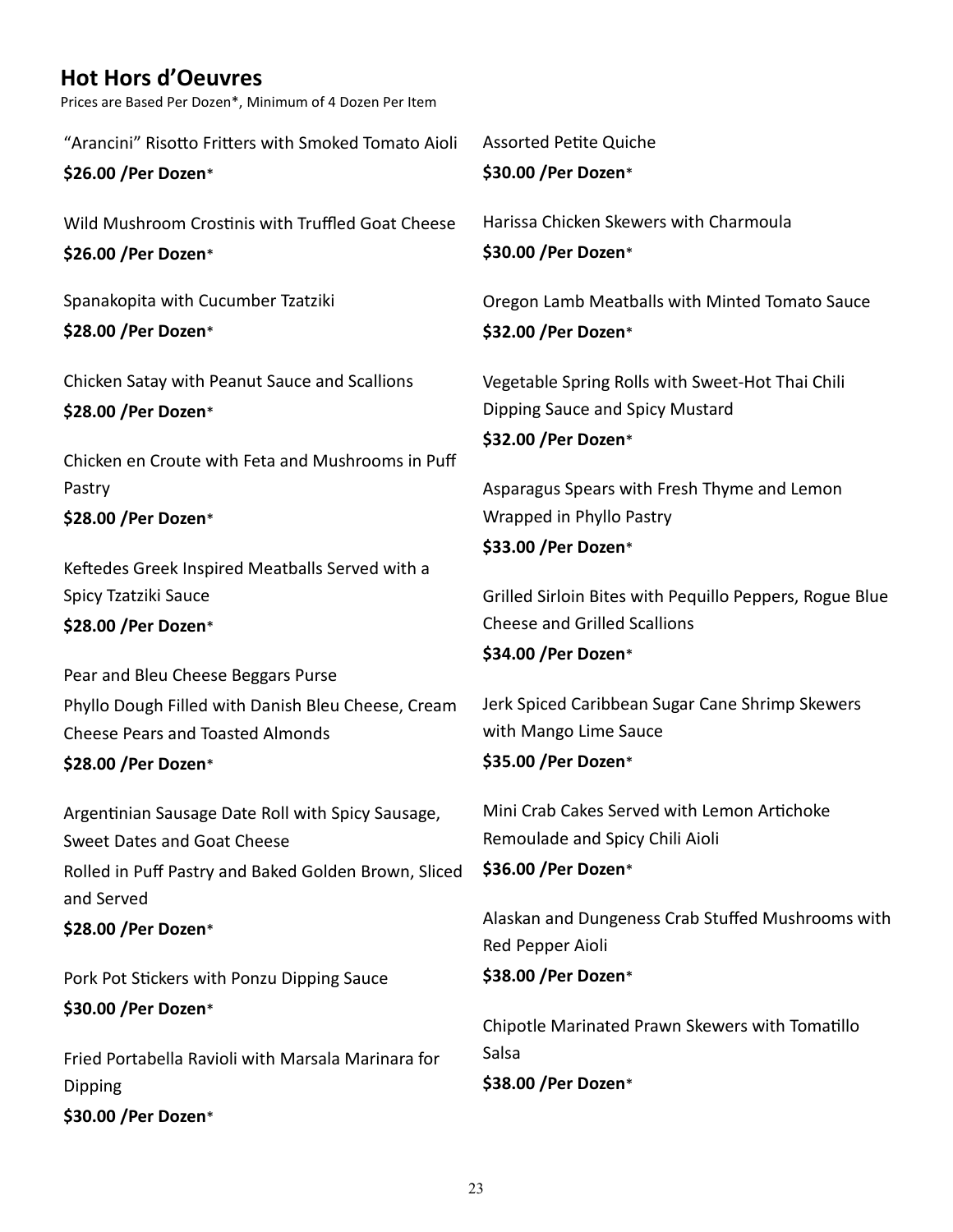# **Cold Hors d'Oeuvres**

Prices are Based Per Dozen\*, Minimum of 4 Dozen Per Item

Dolmas with Rice, Currant, Pine Nuts and Lemon-Mint Sauce

#### **\$24.00 /Per Dozen\***

Tomato Basil Relish Bruschetta with Goat Cheese

#### **\$24.00 /Per Dozen\***

Fresh Seasonal Fruit Skewers with Honey-Lime Dressing

#### **\$26.00 /Per Dozen\***

Salmon Lox on Cucumber with Dill and Dijon Crème Fraiche **\$28.00 /Per Dozen\***

# Stuffed Mushrooms with Lemon Herb Ricotta and Italian Sausage

### **\$28.00 /Per Dozen\***

Caprese Skewers with Grape Tomato, Fresh Mozzarella and Basil Pesto **\$28.00 /Per Dozen\***

Curried Oregon Bay Shrimp Cocktail in Individual Endive Cups **\$28.00 /Per Dozen\***

Assorted Mini Sweet Peppadew Peppers Stuffed with Whipped Goat Cheese **\$28.00 /Per Dozen\***

Petite Phyllo Cups with Smoked Trout and Bourin cheese **\$30.00 /Per Dozen\***

Bay Shrimp with Avocado, Grilled Corn Salsa and Cilantro Cream on Tortilla Rounds **\$32.00 /Per Dozen\***

Sesame Seared Ahi on Crispy Won Ton with Wakame and Wasabi **\$32.00 /Per Dozen\***

Oyster on the Half Shell with Pinot Noir Mignonette **\$36.00 /Per Dozen\***

Jumbo Prawns with Cocktail Sauce and Lemon **\$36.00 /Per Dozen\***

Antipasto Sticks with Mozzarella, Spanish Chorizo (or Shrimp), Olives, Sweety Drop Pepper and Picada **\$36.00 /Per Dozen\***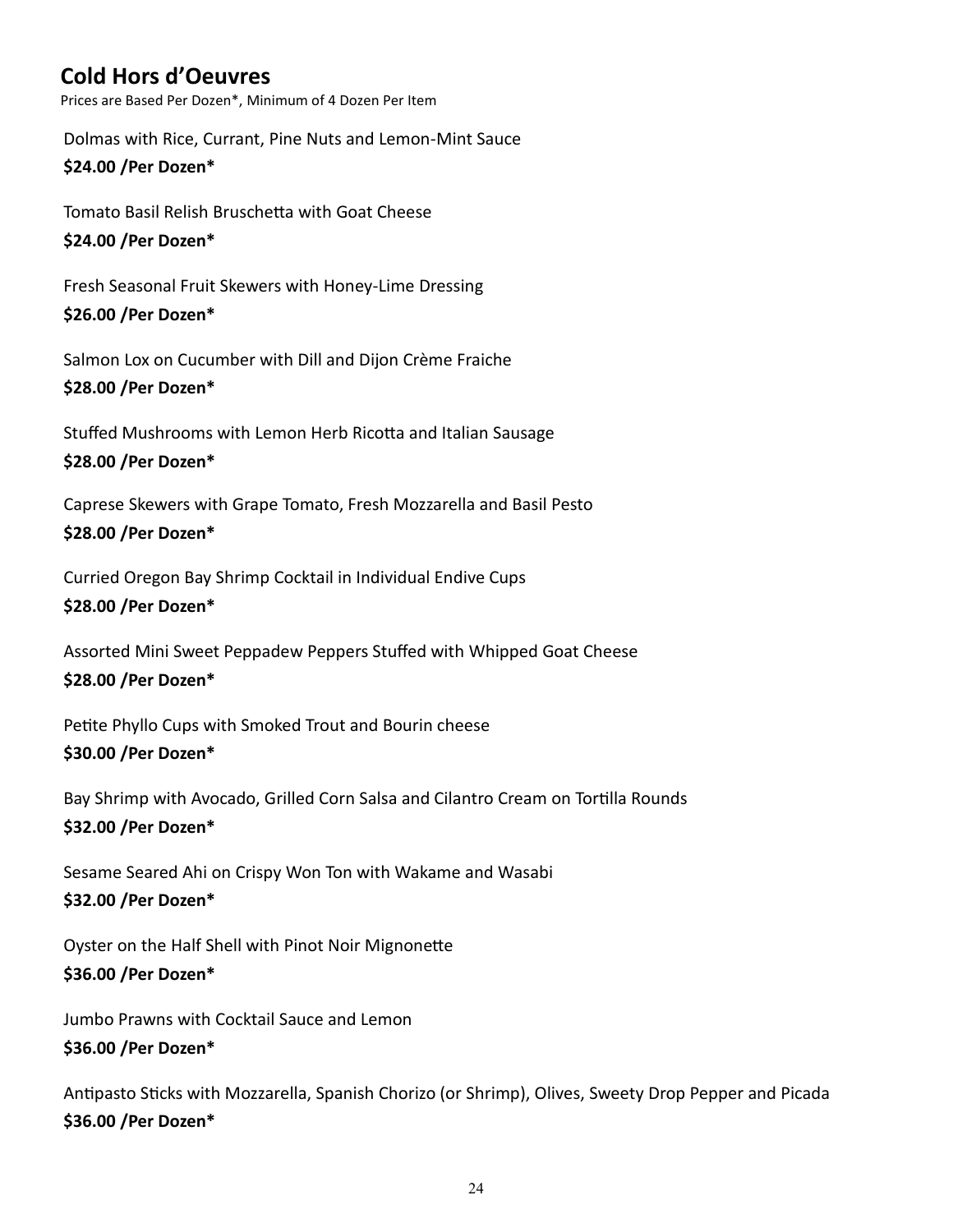# **Enhance your Appetizer Party with …...**

# **Carving Stations**

All Carving Stations Include Warm Assorted Rolls and Appropriate Condiments Prices are Based on the Number of Servings Available from Each Type of Roast

Herb Roasted Tenderloin of Beef Served with Truffle Compound Butter

**Approximately 10 Entrée or 30-40 Appetizer Sized Portions \$220.00**

Roast Round of Beef with Thyme Au Jus Served with Creamy Horseradish Sauce

**Approximately 15 Entrée or 40-50 Appetizer Sized Portions \$125.00**

Roast Turkey Breast Served with Pear-Cranberry Compote

**Approximately 15 Entrée or 40-50 Appetizer Sized Portions \$125.00**

Honey Dijon Glazed Pit Ham

**Approximately 20 Entrée or 60-80 Appetizer Sized Portions \$200.00**

Prime Rib of Beef with Au Jus Served with Creamy Horseradish Sauce

**Approximately 20 Entrée or 60-80 Appetizer Sized Portions**

**\$300.00**

# **Buffet Salads**

## **\$50.00 /Per Bowl**

One(1) Bowl Serves Approximately 25 Guests

House Salad with Fresh Romaine and Field Greens, Tomato, Cucumber and Carrot Served with Ranch Dressing

Caesar Salad with Crisp Romaine, Grated Parmesan Cheese, Kalamata Olives and Croutons Served with House Caesar Dressing

Mixed Baby Greens with Honey Dijon Vinaigrette

Cavatappi Pasta Salad with Lemon, Olive Oil, Fresh Herbs, Mozzarella and Grilled Seasonal Vegetables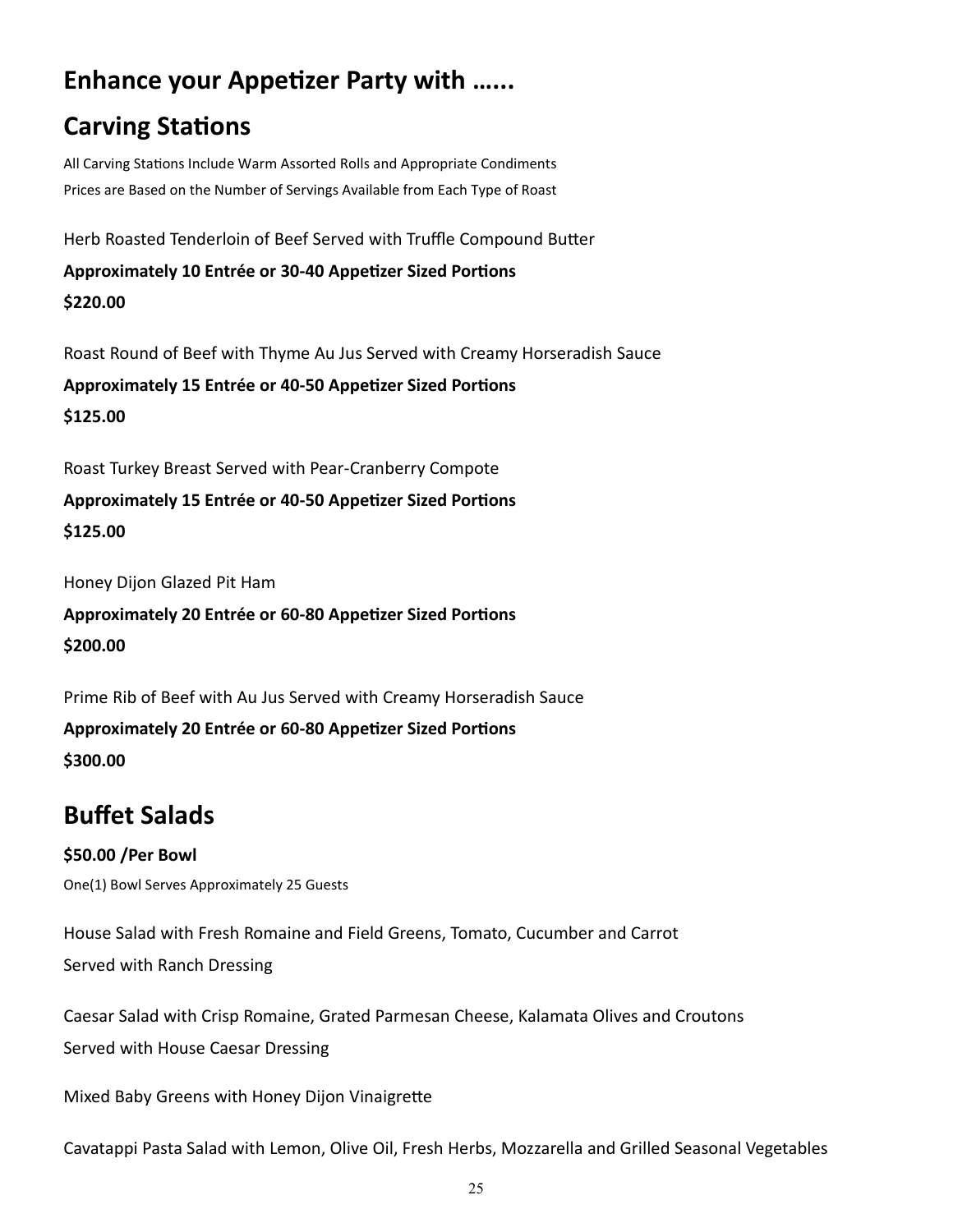# **Coffee and Tea Services and Beverages**

We Proudly Feature Sumatra Coffee from Local Roasters, Pastega Coffee Company Coffee and Tea Services Include Cream, Sugar, and Ice Water

| Assorted Soft Drinks and Bottled Juices | Fruit Punch                                                                                       |
|-----------------------------------------|---------------------------------------------------------------------------------------------------|
| \$2.00 / Each                           | \$18.00 / Per Gallon                                                                              |
| Flavored San Pellegrino's               | Chai or Cider                                                                                     |
| \$3.00 /Each                            | \$25.00 / Per Gallon                                                                              |
| Organic Juices and Teas, Dry Soda       | Regular Coffee, Decaf, Hot Herbal Teas                                                            |
| \$3.50 / Each                           | \$25.00 / Per Gallon                                                                              |
| Assorted Juices, Milk, Chocolate Milk   | <b>Coffee Bar Enhancements:</b>                                                                   |
| \$8.00 / Per Carafe (1 Liter)           | Shaved Chocolate, Whipped Cream, Rock Candy<br>Swizzle Sticks, Ground Cinnamon, Vanilla, Hazelnut |
| Air Pot (1.8 Liter) Coffee or Decaf     | and Caramel Syrups                                                                                |
| \$15.00 (Approximately 7 Cups)          | \$25.00 /Per Package (25 People Approximately)                                                    |
| Iced Tea or Lemonade                    | Packets of Cocoa, Oregon Chai or Spiced Cider                                                     |
| \$15.00 / Per Gallon                    | \$1.85 Per Serving / Based on Consumption                                                         |
| Flavored Lemonade: Marionberry,         |                                                                                                   |
| Cucumber-Jalapeno or Herbal             |                                                                                                   |

**\$18.00 /Per Gallon**

Please Note that Bottled and Canned Drinks are Charged on Consumption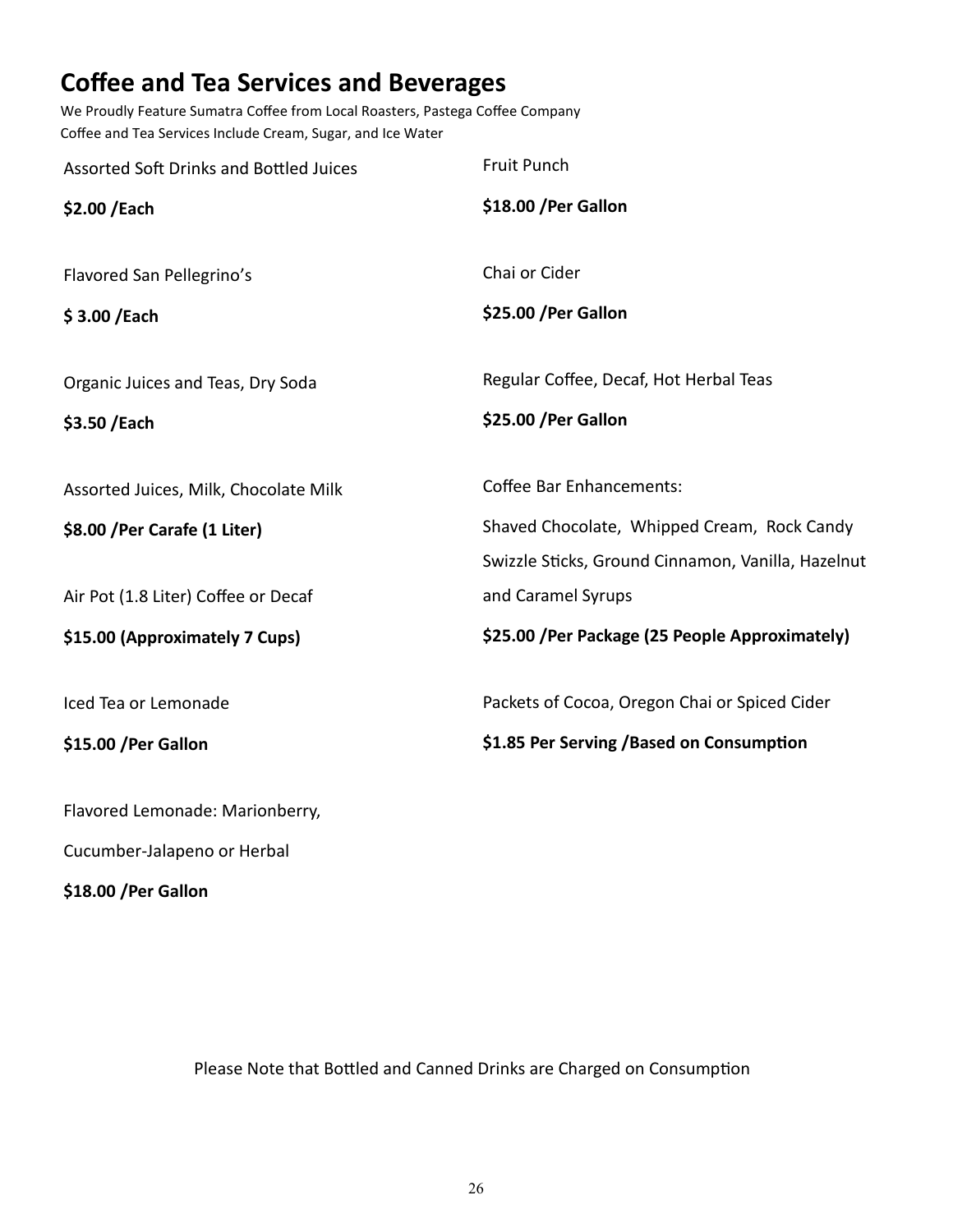# **Beverage Service**

| Host/No Host Bar                                       | <b>Mixed Drinks</b>      |
|--------------------------------------------------------|--------------------------|
| Beverage Service with Portable Bar and Bartender       | <b>Deluxe Beverages</b>  |
| \$75 Dollar Set Up Fee and \$25 Per Hour Bartender Fee | Clan MacGregor           |
|                                                        | Potters Whisky           |
| <b>Import and Domestic Bottled Beer</b>                | Monarcha Tequila         |
| Coors Light                                            | Monarch Rum              |
| Coors                                                  | Baron Rothschild Vodka   |
| <b>Budweiser Light</b>                                 | Monarch Gin              |
| <b>Budweiser</b>                                       | Monarch Brandy           |
| <b>Mirror Pond</b>                                     | \$5.00                   |
| Ninkasi IPA                                            |                          |
| <b>Black Butte Porter</b>                              | <b>Premium Beverages</b> |
| Widmer Hefe                                            | <b>Cutty Sark</b>        |
| Corona                                                 | Jack Daniel's            |
| Heineken                                               | Lunazel Tequila          |
| <b>Hard Cider</b>                                      | Cruzan Rum               |
| \$3.00-\$4.00                                          | Absolut Vodka            |
|                                                        | <b>Beefeater Gin</b>     |
|                                                        | Germaine-Robin Fine      |
|                                                        | \$7.00                   |
|                                                        |                          |
|                                                        | <b>Wine by the Glass</b> |

**\$6.00-\$8.00**